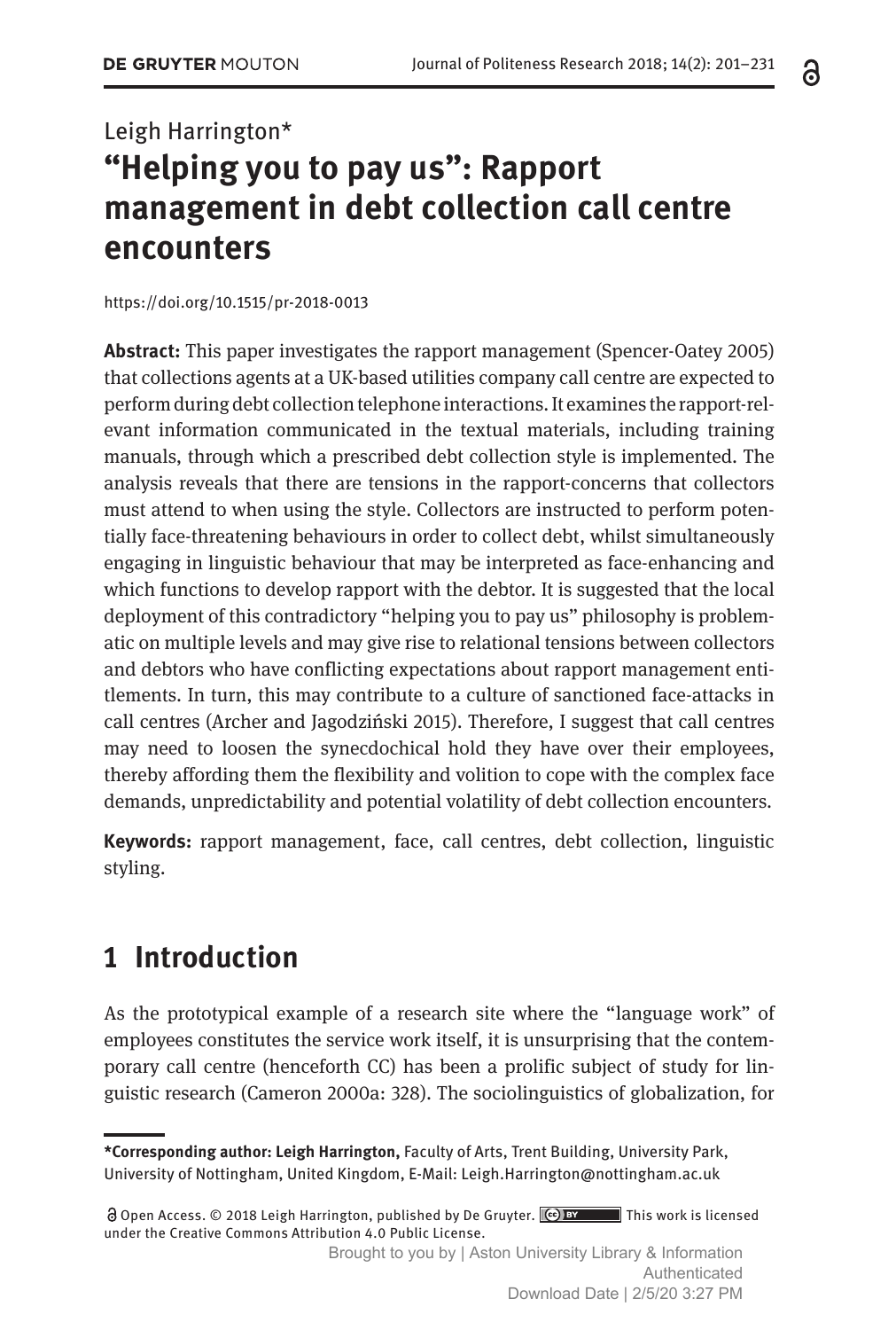instance, has been attracted to the numerous practices CCs engage in to control the linguistic work of their employees (Hultgren 2011; Rahman 2009; Sonntag 2009). Existing (im)politeness research in CC contexts has focussed on challenges CC agents face when handling a customer's impolite behaviour (Jagodziński 2013; Orthaber and Márquez Reiter 2011). The complex power relations and face-considerations at play in CC interactions illustrate these challenges.

Whether "inbound" (caller initiated) or "outbound" (CC initiated), CC interactions take place between a CC agent (a public servant) and a customer (a private citizen) (Hood and Forey 2008: 400). Such extra-organizational contexts are characterized by an asymmetrical power dynamic between these interlocutors. Grandey et al. (2004: 399), for instance, observe that the popular mantra "the customer is always right" illustrates an agent's absolute "obligation to show deference to the customer" as a private citizen (Callahan 2006: 31). This power asymmetry goes some way to accounting for why the socio-discoursal role of a public servant can significantly limit the linguistic resources at their disposal. Culpeper et al. (2003), Bousfield (2007), Orthaber and Márquez Reiter (2011) and Jagodziński (2013), for example, have all empirically demonstrated how this limitation applies to managing a private citizen's impolite behaviour. The extent to which a public servant is formally "restricted by certain institutional codes of conduct" is heightened in CCs because of the lengths these organizations go to to control their agents' linguistic work, including scripting, styling and call-scoring assessments where quality analysts remotely listen to calls to evaluate an agent's performance (Limberg 2009: 1389).

Moreover, the "de-individuation" of agents as company representatives also "brings into play different aspects of face" in CC encounters (Archer and Jagodziński 2015: 55). As "intermediaries" between the organization and its customers, CC agents are engaged in a synecdochical relationship with the organization they represent, in which the agents act as the individual parts that outwardly represent the whole (the organization itself) to the customers (Grandey et al. 2004: 399). This relationship entails the management of personal face *and* professional face (Orthaber and Márquez Reiter 2011). Whereas personal face refers to the employees' individual faces, professional face represents "the professional persona" on loan to the agent, through which "the company presents itself to the public" (Orthaber and Márquez Reiter 2011: 3863). Agents must primarily protect their professional face as company representatives, whilst satisfactorily managing the customer's face (for the understanding of the customer's face in this study, see Section 4). Though personal face is usually a secondary concern in such a workplace context, it is inevitably entwined with professional face: consider how my experience of a customer criticizing the speed at which I calculated the term of a payment arrangement whilst working in a CC constituted both an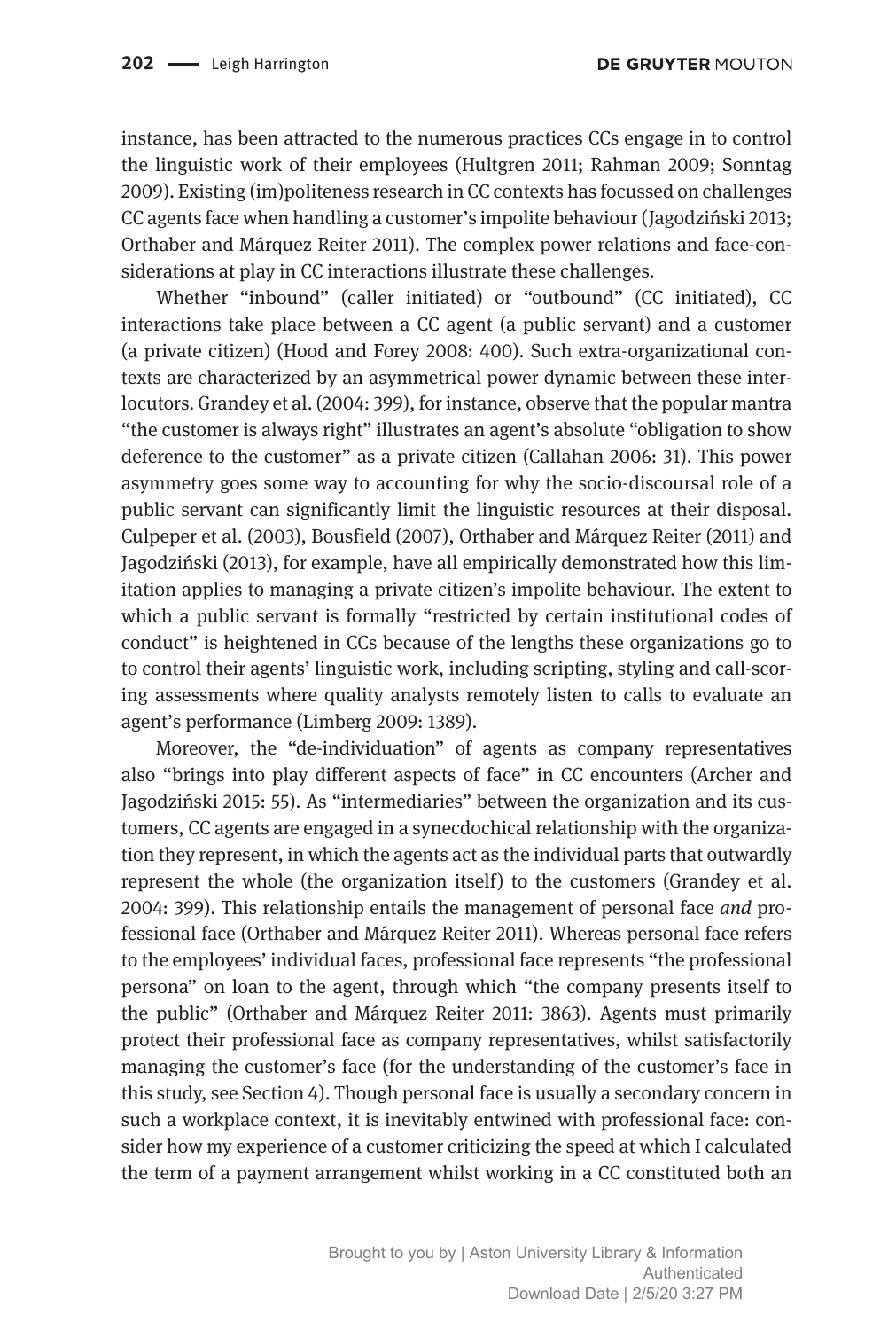attack on my professional competence and intellectual abilities (cf. Jagodziński [2013: 77–79] for an intercultural example of this). Verbal aggression directed at the agent from the customer is, therefore, not unusual; as "front-line" representatives, they often receive the brunt of customers' dissatisfaction (Grandey et al. 2004: 399). Customers may even use deliberately face-aggravating strategies to achieve extra-linguistic goals, such as to obtain compensation (cf. Bousfield [2010: 106] who argues that all impoliteness is instrumental, i.e., strategic to some degree). Whilst agent-directed aggression from the customer is common, it must be noted that evidence of the opposite, where agents have verbal outbursts which customers interpret as inappropriate and potentially impolite (Orthaber and Márquez Reiter 2016), and where agents react to impoliteness with impoliteness (Jagodziński 2013), has also been captured.

The pervasiveness of agent-directed face-attacks in CC encounters may suggest that these interactions are characterized by the "unidirectional" use of impoliteness, and the agents' powerlessness and subservience (Jagodziński 2013: 71–72). This is unsurprising given that conceptions of generic CC encounters are mainly predicated on the study of what is widely assumed to be the default CC activity: customer service, a definition of which is captured neatly by Merritt's (1976: 321) assertion that service encounters are "oriented to the satisfaction of the customer's presumed desire for some service and the server's obligation to provide that service". The prevalence of customer service encounters in CC scholarship is apparent to see. For instance, in a sociolinguistic investigation of globalization, Hultgren (2011: 38) identified features of linguistic styles prescribed for use in customer service interactions in six different languages, and termed this "a globally prescribed *call centre style*" in general (my italics). Whilst customer service is certainly an integral type of CC encounter, it is by no means every CC's raison d'être.

Warhurst and Nickson's (2007: 786) observation that to prevent academic accounts of service encounters becoming "myopic", researchers should be sensitive to the "increasing heterogeneity" of interactive service jobs also applies to linguistic research in call centres. (Im)politeness scholarship has already begun to reflect the diversity and potential complexity of call centre activity types beyond customer service alone. Jagodziński (2013: 51), for instance, has termed the airline call centre service encounters he examined a "superordinate category", which subsumes several sub-types of calls that have differing goals, such as sales calls and support calls, and acknowledges that a call may change sub-type mid-interaction. Likewise, Orthaber and Márquez Reiter (2011: 3860) have studied complaints calls to a Slovenian call centre, a different activity type in which the goals of the participants often explicitly "do not coincide with one another". This paper aims to further diversify the conception of CC encounters by exploring an as yet unexplored call centre activity type: debt collection.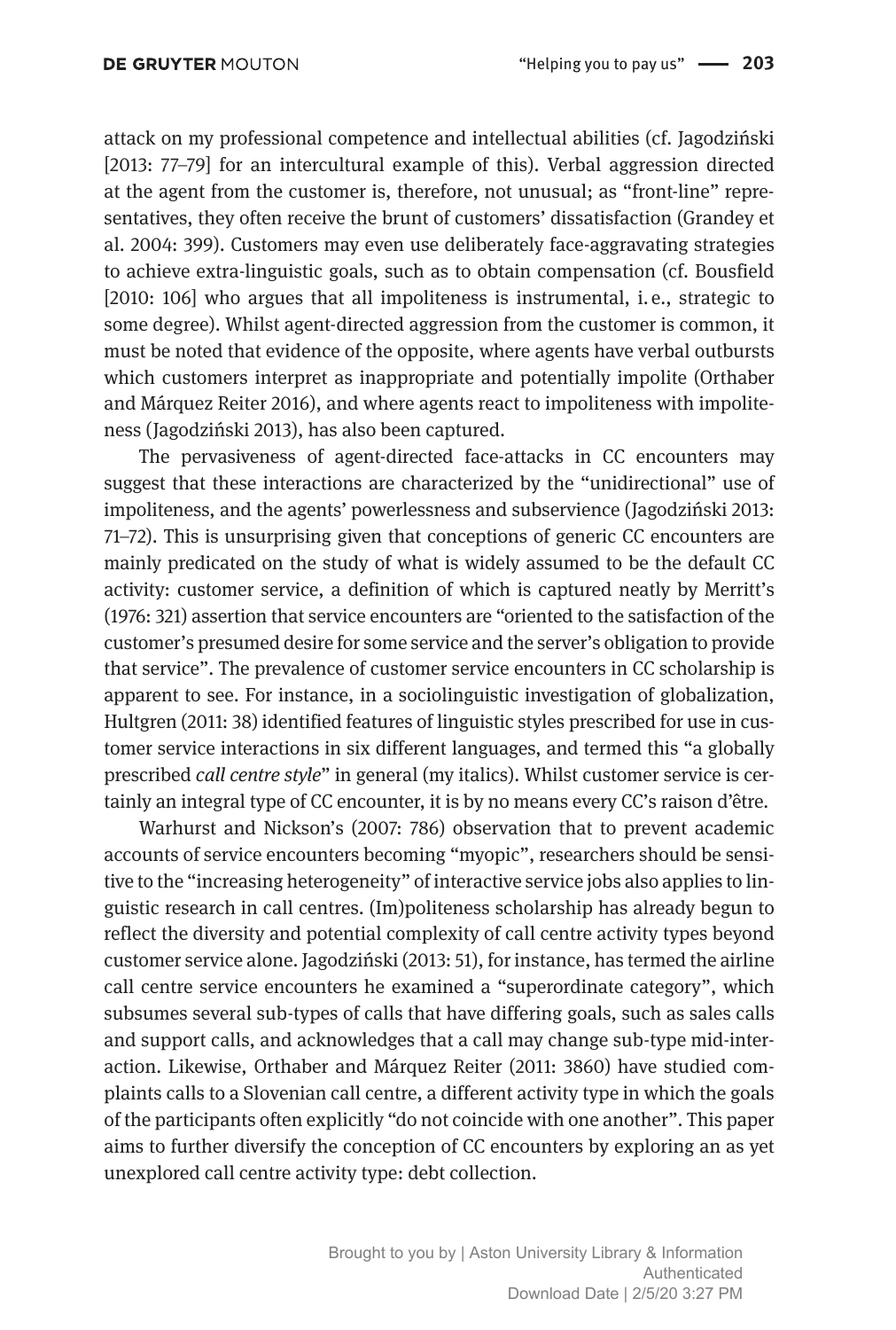## **2 Debt collection**

Debt collection (also referred to as credit control) is an activity type (Levinson 1992; Culpeper 2011; Culpeper et al. 2008) that is ripe for further diversifying the relatively homogeneous conception of CC encounters. Its distinctiveness stems from the fact that its primary communicative purpose (or macro speech act [Van Dijk 1977]) is to impose on individuals in order to recover money that they owe. It is fundamentally oppositional to the appeasement and "overwhelming emphasis on positive politeness" that is typically associated with customer service encounters (Hultgren 2011: 43), where positive politeness refers to the preserving of another's desire to be accepted, approved of and respected by others (Brown and Levinson 1987). Unlike most CC agents, collections agents do have the institutional power with which they can legitimately (at least attempt to) make a debtor abide by policies and regulations on behalf of their employers, which may include the threat of repercussion for non-compliance. Whereas complaints calls (Orthaber and Márquez Reiter 2011) often require agents to manage a customer's response to an initial (verbal or non-verbal) face-damaging phenomenon (cf. impoliteness "triggers" [Bousfield 2007: 2195]), in debt collection calls, collectors actually *initiate* the face-threat of requesting or demanding themselves. These potentially face-threatening speech acts (see Sections 5.0 and 5.1) are exacerbated in two ways in collection calls. Firstly, Márquez Reiter and Bou-Franch (2017: 664) consider how an unsolicited outbound call constitutes an intrusion on the customer's "private domain" per se. Secondly, our social attitudes towards money, at least in British culture, and the issues of emotion, power, risk and identity that it entails intensifies the imposition collectors make (Mooney and Sifaki 2017: 12). It is, therefore, unsurprising that Mooney and Sikafi (2017: 16) posit a characterization of debt collection communication as "phrased in official language, setting out obligations and conditions" to which debtors must adhere. Likewise, using interviews with over-indebted individuals to explore the behaviour of creditor avoidance, Custers (2017) found that debtors frequently had strong emotional reactions to their creditors' attempts to pressure them because they perceived them as unpleasant, threatening and even violent.

Debt collection is a call centre activity in which the potential bi-directionality of (im)politeness is bound up in a unique nexus of complex face-concerns and issues of power, legitimacy and obligation. Therefore, it is the aim of this paper to understand how debt collection agents are expected to negotiate the interpersonal dynamics of these encounters. For instance, are collectors explicitly instructed to be face-threatening and to use linguistic behaviour that may be perceived as unpleasant or threatening when dealing with customers in arrears?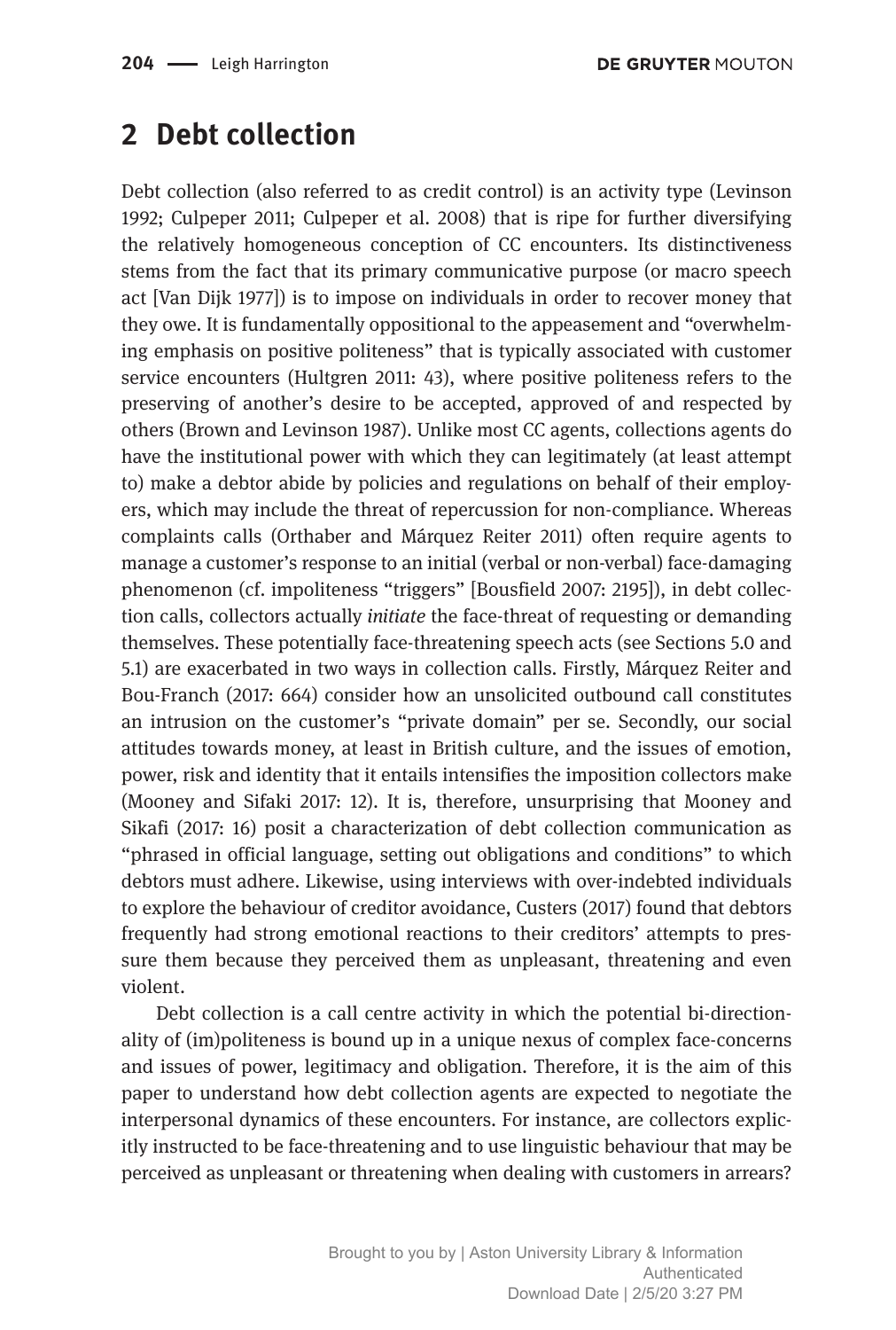To address this research question, I will employ Spencer-Oatey's (2005) theory of rapport management, which is outlined below.

## **3 Rapport management**

In her rapport management framework, Spencer-Oatey (2005: 96) positions the "management (or mismanagement) of relations between people" as an important motivation and macro-function of language use and outlines the factors that may influence people's dynamic perceptions of rapport – that is, the "relative harmony and smoothness of relations between people". Recognizing what interactants may draw on in their evaluations of behaviour is essential if we are to understand how our judgements of, or orientations to, rapport may differ to one another, how they may change during an interaction and, ultimately, how social relations may be damaged, maintained and enhanced.

According to Spencer-Oatey (2005), there are three key components that we draw on when making rapport assessments: face sensitivities, interactional goals or wants, and behavioural expectations. This paper will focus on the latter. Behavioural expectations can derive from two interactional principles: the "equity principle" and the "association principle" (Spencer-Oatey 2005: 99). Referring to the fundamental belief that we are "entitled to personal consideration from others and to be treated fairly" (Spencer-Oatey 2005: 100), the equity principle captures an independent construal of self. This principle generates behavioural expectations about cost-benefit considerations, fairness and reciprocity, and that we should not be unduly imposed on or controlled by another interactant (autonomy-control). The association principle is an interdependent phenomenon, the "belief that people are entitled to an association with others that is in keeping with the type of relationship that they have with them" (Spencer-Oatey 2005: 100). It also has three components which refer to expectations about appropriate types of involvement we have with others, as well as the empathy and respect we perceive ourselves to be entitled to. Each of these expectations will vary according to the communicative activity at hand, as well as the specified roles of participants and the relationships between them.

Spencer-Oatey (2005: 97) asserts that behavioural expectations are also, in part, determined by communicative conventions, which may be formulaic in nature and, like the interactional principles, vary depending on the context of use. These communicative conventions may exist across five domains, through which rapport-relevant information is conveyed: the "illocutionary" domain refers to the performance of speech acts, the "discourse" domain includes the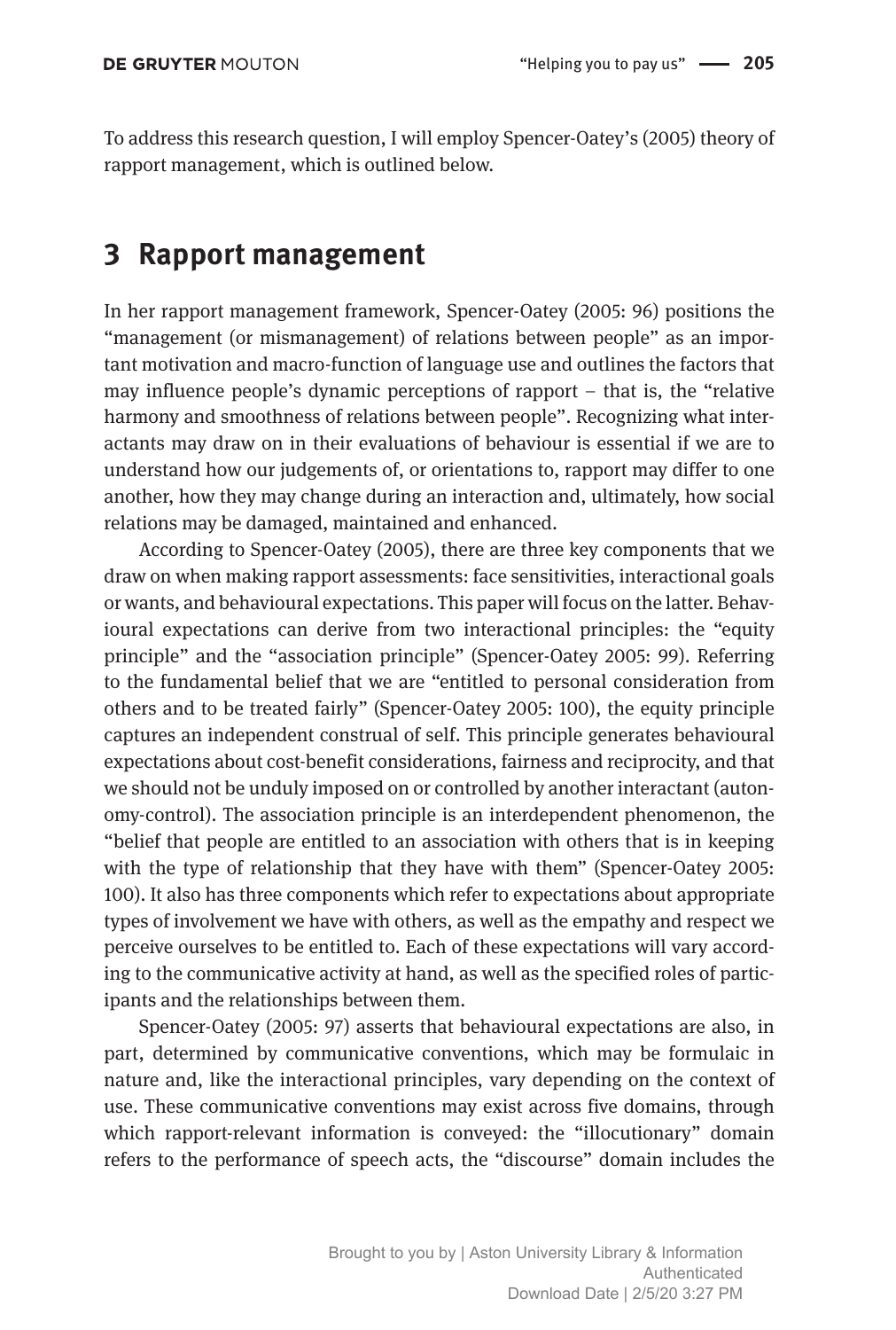organization and management of an interaction, and the "participation" domain covers aspects such as turn-taking and verbal responses. Whilst the stylistic elements of an encounter are accounted for by the "stylistic" domain, the "non-verbal" domain pertains to proxemics and the use of gestures. Behavioural expectations are also informed by our beliefs about behaviours that are prescribed (socially obliged), permitted (allowed) and proscribed (forbidden). Moreover, Spencer-Oatey (2002: 542) observes how "relational tensions" can occur when participants in an interaction have different motivations, or focus on or have differing expectations about appropriate rapport management concerns. To understand how collections agents are expected to negotiate the interpersonal dynamics of collections encounters, I will also draw on rapport management's notion of identity face. Unlike respectability face, which Spencer-Oatey (2005: 103) asserts is pan-situational, identity face captures face that is "threatened or enhanced in specific interactional encounters", such as collections calls. I would like to propose that rapport management is a suitable framework for pragmatic investigations of prescriptive linguistic styling in CCs in two ways, outlined below.

### **3.1 Rapport management, corporate linguistic styling and linguistic idealization**

Rapport management's notions of prescription, proscription, behavioural expectations and communicative conventions have particular salience for CC interactions; CCs engage in explicit codification practices that aim to ensure the linguistic routinization and uniformity of their staff, and in doing so may repress linguistic diversity (Leidner 1993; Cameron 2008; Rahman 2009; Sonntag 2009; Hultgren and Cameron 2010). In other words, in a top-down fashion they prescribe and proscribe different aspects of language use that cover each of Spencer-Oatey's domains, from specific lexical choices to tone of voice, such as to create communicative conventions for performing different CC tasks (cf. prescriptive rules as a type of metapragmatic comment [Culpeper 2011: 74]). Rapport management's five domains, especially the stylistic one, are relevant here given that one of the most central and explicit of CCs' regulatory activities is the process of corporate linguistic styling, the "object/product" of which is the style that is prescribed to customer-facing employees (Cameron 2000a: 324).

CC scholarships' conception of style both shares similarities with and differs from more typical sociolinguistic definitions. CC conceptions map onto Moore and Podesva's (2009: 448) notion of styles as "clusters of features" which pertain to all levels of language, from "individual sociolinguistic variables", to "personal pronouns" and "politeness strategies" (Bell 2009: 270–271). However, the two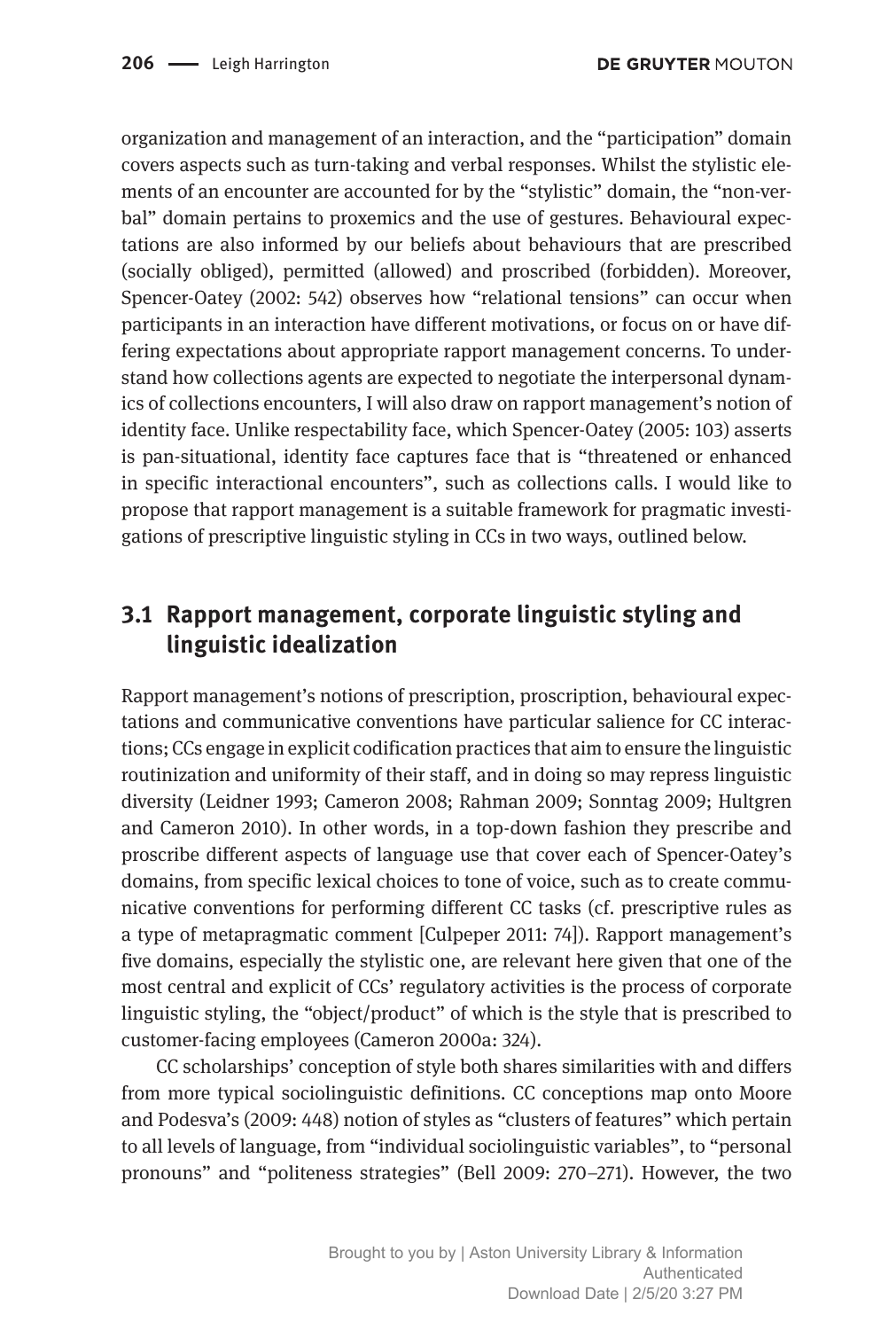diverge when it comes to individual volition. In sociolinguistic conceptions, style usually inherently carries "that speakers have alternatives or choices  $-$  a 'that way' which could have been chosen instead of 'this way'" (Bell 2009: 265). In the CC context, however, agents' individual choice is subjugated to a corporate norm. They are largely (though not necessarily completely) relieved of the responsibility of making spontaneous stylistic judgements and adjustments; they are not their own "stylistic agent" (Eckert 1996: 4) who carries out their own "self-styling" autonomously (Cameron 2000a: 326).

That the shaping of the CC agents' linguistic resources takes place beyond their influence is comparable to Bell's (2009) findings on the styling of New Zealand radio presenters. He identified that broadcasters' individual styles are "routinely subordinated to a shared station" style whose character can only "be explained in terms of its target audience" (Bell 2009: 268). This finding focalizes another defining characteristic of styling which also applies to CCs: it is oriented to people and, hence, can be strategic. Styling can be designed with a specific audience in mind and with the intent of provoking a (favourable) response from or having a (desirable) effect on that audience according to a particular communicative goal, e. g., to appease or to persuade. The strategic nature of styling is reflected in rapport management theory's tenet that a key motivation of language use is the effective management of relations between people. As Spencer-Oatey (2005: 107) avers, when people have specific interactional goals or wants, especially transactional ones that require relational work, we may consciously manage interactions in a way that enhances, maintains or even damages rapport.

Synthesizing a framework that accounts for motivated language use with the strategic design of corporate linguistic styling promises to be an effective means of exploring what rapport management collections agents are expected to perform in debt collection interactions. This synthesis also represents a timely endeavour for pragmatics research in CCs. The presence of prescriptive linguistic practices is indicative of a widespread culture of linguistic idealization. Jagodziński (2013: 45), for instance, draws parallels between Brown and Levinson's (1987) Model Person and the creators of CC training manuals constructing an "ideal agent" who always successfully deals with a customer in the maximally appropriate way. Yet, linguistic idealization through styling has primarily been a sociolinguistic topic, not a pragmatic one (Cameron 2000a; Rahman 2009; Sonntag 2009; Hultgren 2011).

Existing research has considered the macro-implications of consciously appropriating linguistic features to design a prescribed style, such as how indexing social groups or categories can be problematic. For instance, Cameron (2000a) draws parallels between prescribed customer service styles in CCs and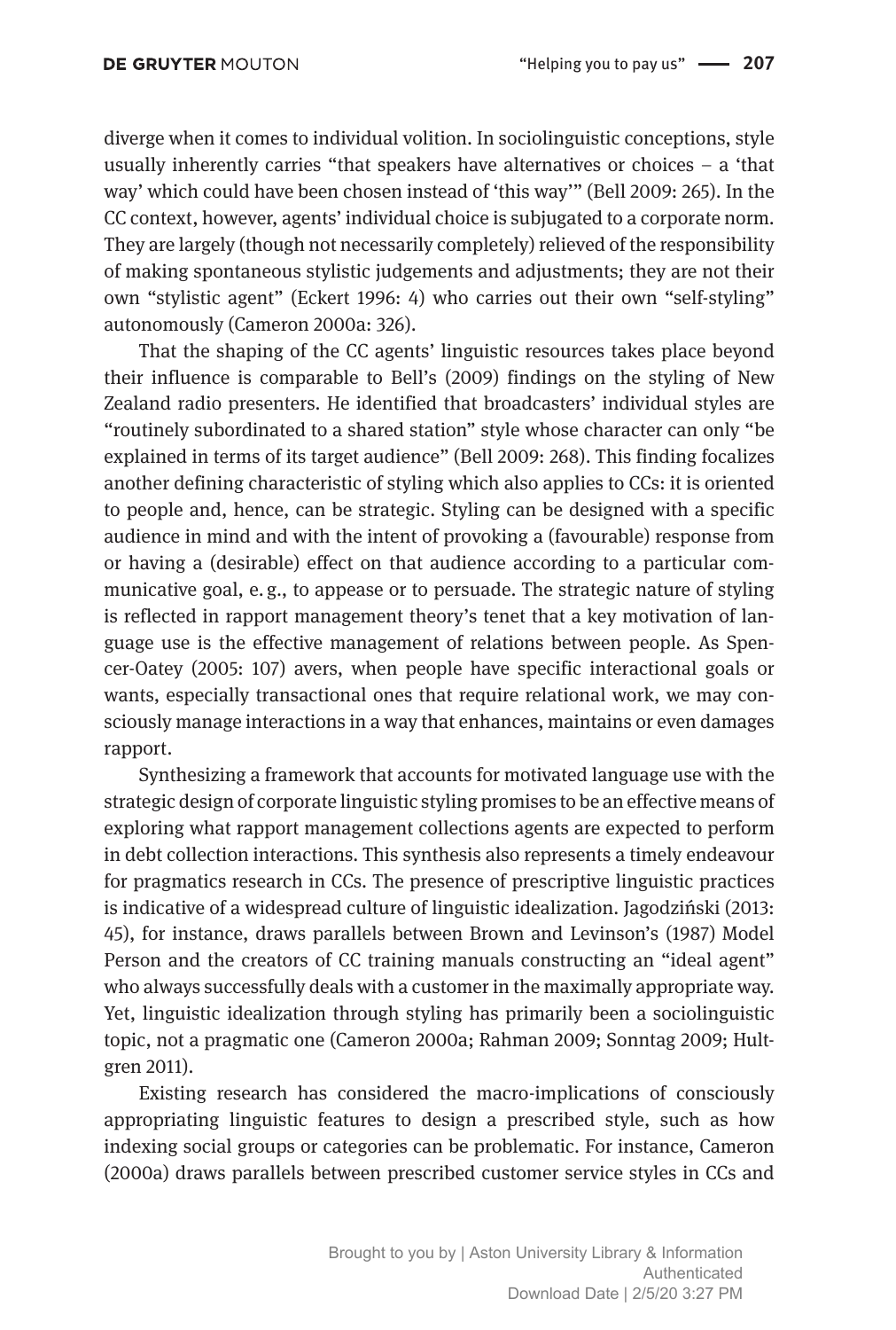stereotypical conceptions of feminine interactional styles. Identifying the desirable symbolic qualities workers index through customer service styles, such as appeasement and subservience, she concludes that a conventionalized correlation between feminine language and good customer service is desirable and, hence, perpetuated. Likewise, Rahman (2009) found that prescriptive linguistic practices and policies in outsourced CCs in Pakistan, especially the neutralization of accents to resemble that of British and American customers, positions workers in states of conflict regarding regional and cultural authenticity. This, in turn, contributes to the ideologically constructed hierarchical order of both accents and languages in Pakistan. Using rapport management theory to analyze the interpersonal work a prescribed style is expected to perform in practice offers (im)politeness research a way of tapping into the more local interactional implications and potential complications of linguistic idealization in CC contexts.

# **4 Methodology**

To determine what rapport management work CC agents are expected to perform in debt collection encounters, it is necessary to understand how these agents are trained and instructed to conduct themselves. Prescriptive textual materials, which Heller (2003: 481) glosses as a collation of "in-house call centre documents and instruction manuals", have been successfully employed for these purposes; Cameron (2000a: 328) asserts that they provided her with the "clearest and most detailed picture of what linguistic ideal a call centre 'officially' wants its operators to aim for, what it prescribes and proscribes". Therefore, this study's primary data type are the same in-house materials that a large utilities company based in the UK used to disseminate its prescribed debt collection style to its employees. Since the company in question has asked to remain anonymous, it will be referred to by the pseudonym Electrik throughout this paper.

Access to in-house materials was possible as a consequence of the trustworthy relationship I had developed with Electrik by working as a debt collector during spells across a three-year period between 2010 and 2013. Re-contacting Electrik and explaining my interest in researching how debt collectors speak to customers, I was permitted to return to the site as a researcher to conduct an observation day during which I listened to calls, conducted semi-structured interviews with collectors (see below), and acquired copies of the three main tools through which corporate linguistic styling was exercised: a training manual called "How to collect debt" (HTCD, 31 pages), a call quality guide (CQG, 4 pages), and a set of call-scoring criteria for collections calls (CSC, 4 pages). Whilst HTCD and CQG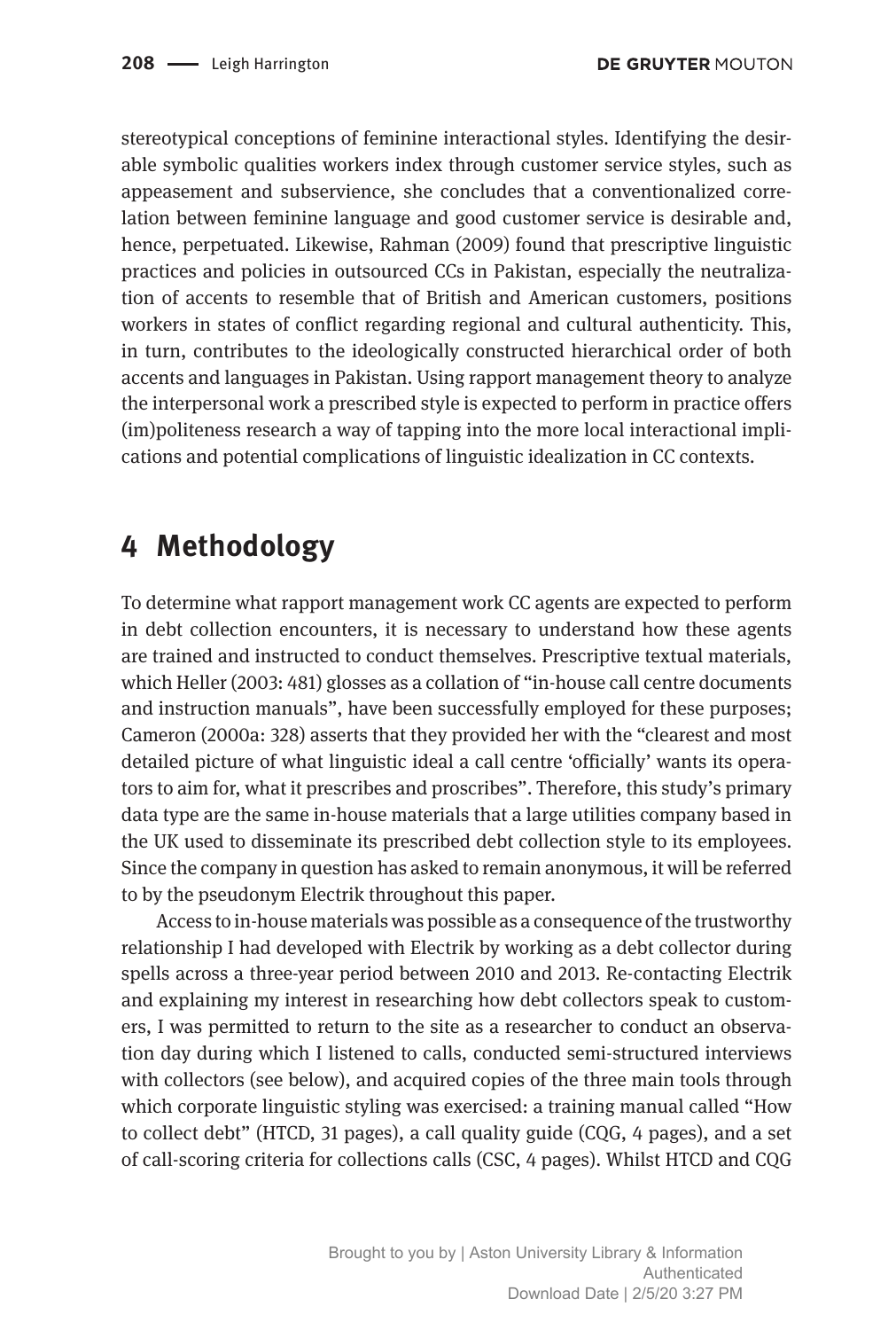exemplified the "skills, knowledge and behaviours a successful debt collector should have", the CSC contains up to 37 components against which agents' performances of outbound calls were evaluated in different phases of the encounter. Example 1 below, for instance, is taken from the "Payment Request" phase:

#### Example 1. (CSC)

Stated full outstanding balance and payment due date or period debt relates to and asked for payment in full by db/cr card today

In delineating not only what the collectors must say and how they must say it (prescriptive behaviours) but also that which they must avoid (proscriptive behaviours), call-scoring criteria embody "probably the most important instruments of styling" (Cameron 2000a: 332). Collectors usually had 5–10 calls scored per month at random and could earn minor financial bonuses from consistently high call-scoring marks. Unlike many corporate sales environments, they did not receive commission for debt collected. Consistently low scores were a cause of concern for the employer, and extreme cases of unimproved performance could result in dismissal.

The eight interviews I conducted with collectors took place either on site during the observation day or at a neutral venue, and lasted around 30 minutes each. Semi-structured in design, they were intended to "elicit insiders' perceptions of call centre work" broadly and the collectors' experiences of the linguistic expectations and monitoring they were subject to through styling (Cameron 2000a: 329). As there is not space to analyze them in full here, the interviews will be drawn upon as an additional evidence base in the Discussion (Section 6).

Debt collection fell within the remit of Electrik's Risk and Debt Management department, which contained a dedicated collections CC that specifically dealt with SMEs (small and medium enterprises). Collections is particularly important in the utilities industry because of the custom to pay for consumption retrospectively. It was mentioned in Section 1 that agents must primarily protect their professional face as company representatives, whilst satisfactorily managing the customer's face. A more detailed examination of the relationships between Electrik collectors and their SME customers, and the type of face at stake in these encounters is necessary. Given that SMEs are businesses, it would seem, therefore, that the collections encounters examined here usually take place between Electrik representatives (agents) and representatives of the organizations in arrears (customers). By extension, it would seem reasonable to assume that in such business-to-business interactions, the customer's face that a collections agent is required to manage is of a similar make-up to their own, in that the projection and protection of professional face is prioritized over that of personal face.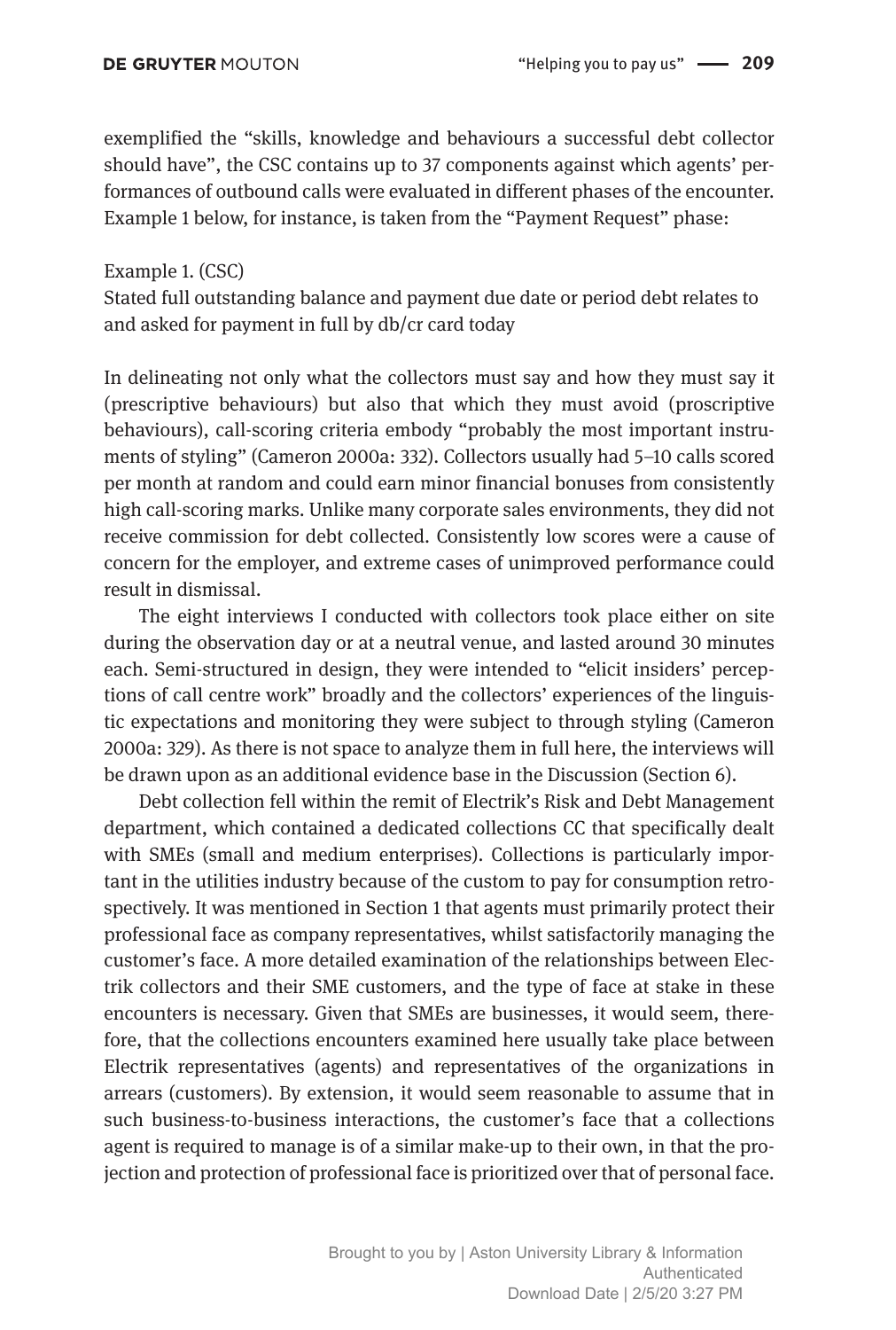However, the potentially diverse nature of SMEs means that this is not always necessarily the case. The composition of professional and personal face at stake for the customer in collections encounters may vary significantly according to the size of the enterprise and the level of personal investment the customer has in it. Whilst many SMEs do, like larger organizations, have employees that represent the enterprise as a whole, in my experience of working in this context, there are also many micro-enterprises (that employ fewer than 10 people) where the employees are not engaged in the same synecdochical relationship with the enterprise at hand. Consider how a takeaway owner who lives above the business with their family, or the widow of a lone farmer who has been left to manage their spouse's accounts may more closely resemble a domestic account than a commercial one (both are situations I came across whilst working for Electrik). The amount of the customer's personal face at stake in such collections encounters tended to equal or surpass that of their professional face. Therefore, it must be acknowledged that as customers SMEs are a heterogeneous group, meaning that the types and amount of face that collections agents may have had to manage varied. Yet it is still worth reiterating that the relationship between the participants in these encounters is still essentially that of an agent and a customer, regardless of the nature of the SME.

Although my established relationship with Electrik, as well as clearly communicating the aims of the research, was conducive for collecting textual data, I was unable to access the recordings of authentic collections calls which I had initially requested. Unfortunately, Electrik stated that all data relating to customers can only be used for the purposes which are known to them at the point at which they register with Electrik. For instance, this includes calls being recorded for monitoring and training purposes, but not for research. This is indicative of the challenges facing researchers in many service industries, not only call centres. As Hood and Forey (2008: 390) assert, the numerous complications regarding confidentiality and data protection compliance that surround accessing interactive data represents a "significant methodological hurdle" of this research site. However, a limited number of recent studies have demonstrated that this hurdle is not always insurmountable (Jagodziński [2013], Orthaber and Márquez Reiter [2011] and Harrington [forthcoming], amongst others).

### **4.1 Debt collection tasks**

At the time of data collection, once a customer was billed, they had two weeks to clear the given balance. If payment was not received promptly, the account was then passed down the "collections path" which consisted of four stages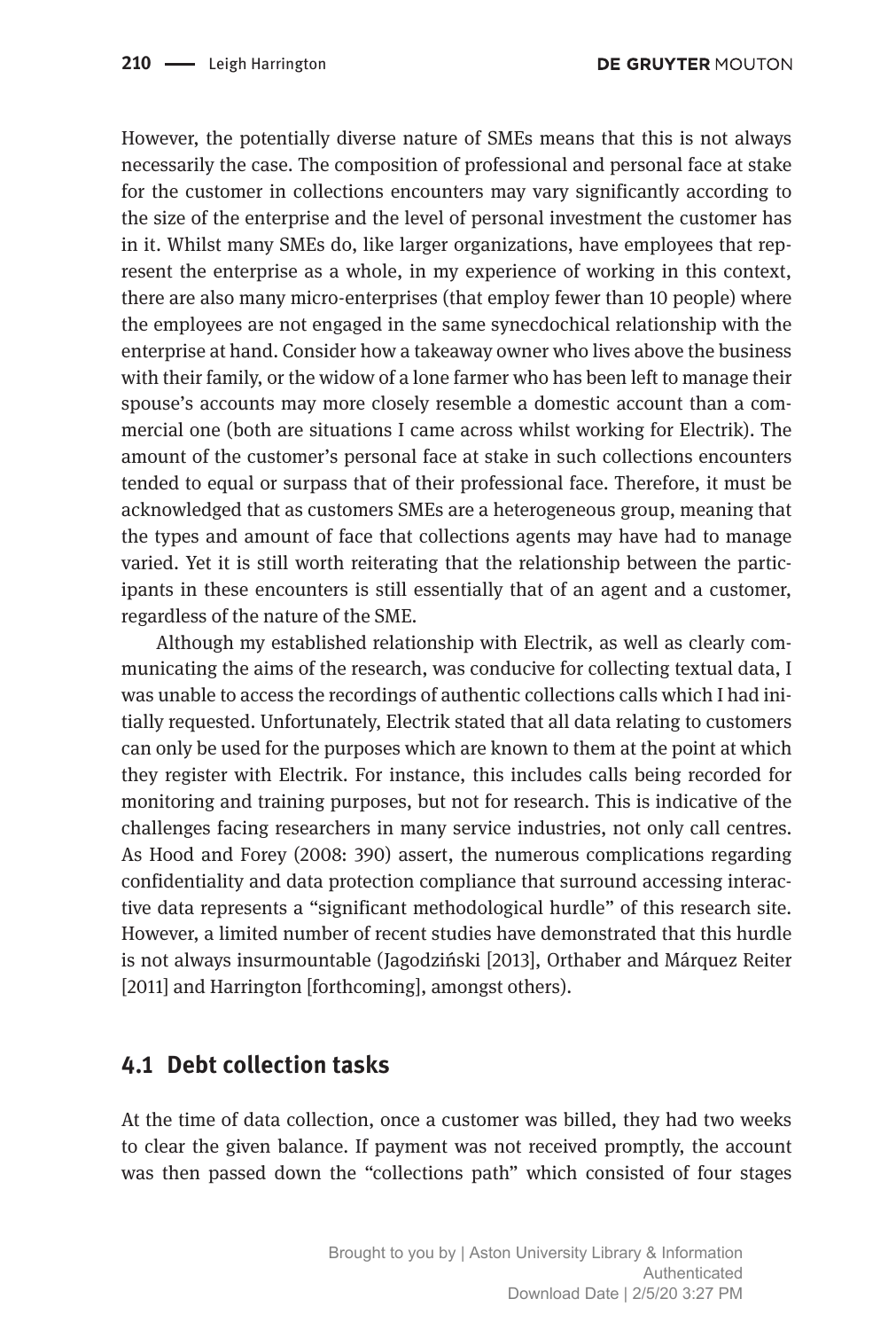and included the two dominant modes of contact in the UK collections industry, letters and phone calls (Deville 2015):

- Stage 1: reminder letters
- Stage 2: statutory notice
- Stage 3: outbound telephone contact
- Stage 4: the account is passed to an external debt collection agency

The analysis that follows refers to the prescriptive style that was employed in stage 3, outbound telephone contact. It will primarily employ the five domains through which rapport-relevant information can be conveyed, as well as the interactional principles of equity and association and the notion of identity face (see Section 3). As previously noted, as well as employing these tools from rapport management, I also draw on my own experience as a member of this particular debt collection call centre Community of Practice (Wenger 1998; Eckert and McConnell-Ginet 1999; Mills 2003) in order to make first-order evaluations and interpretations of which linguistic behaviours are intended to threaten face and to enhance face.

This paper uses a data type that primarily accounts for the expectations of rapport-relevant information conveyed by a prescribed linguistic style. Although prescribed styles are predetermined, the interactions in which they are designed to be used are, of course, spontaneous and dynamic, and meaning is co-constructed between the participants. After all, the customers' responses to prescribed behaviour cannot necessarily be anticipated. Nonetheless, the analysis of prescriptive textual materials in this way offers a refreshing insight into the interpersonal work a CC agent is intended to perform, as well as the potential consequences of such linguistic codification practices in service industry contexts.

# **5 Analysis**

This analysis examines the rapport-relevant information that Electrik's prescribed debt collection style is intended to convey when used in collections encounters. It reveals that the prescriptive textual materials contained two sets of linguistic features that adopt very different orientations to managing rapport. As will be shown, whilst one set intuitively performs the imposition of collecting unpaid money and aligns with conceptions of debt collection communication as face-threatening, interestingly, the other set does not.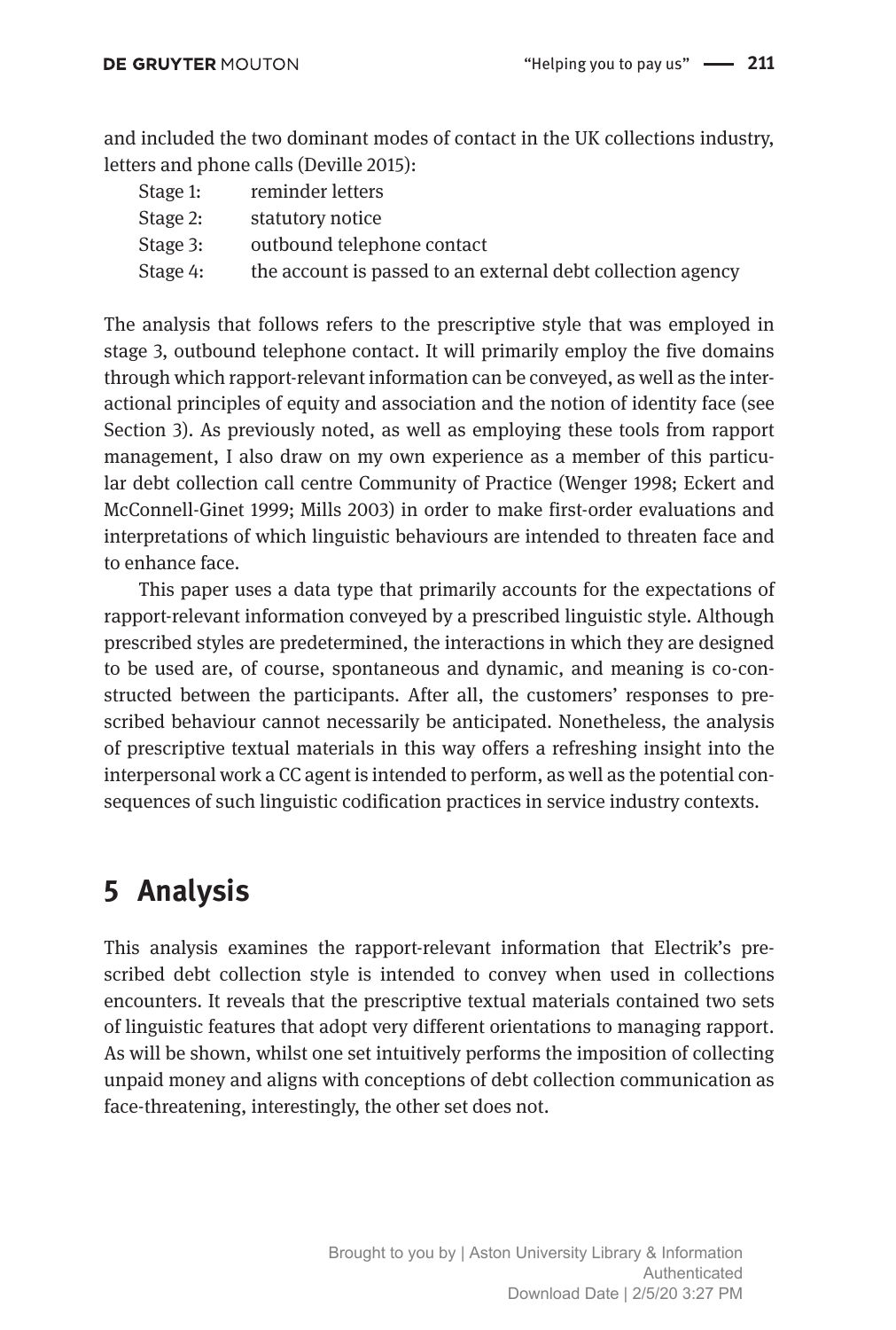### **5.1 Face-threatening features**

The distinction between the transactional and relational functions of language is well established in sociolinguistic literature. Transactional talk typically "describes activities that primarily aim to get things done, solve problems and achieve set goals" (Schnurr 2009: 3) and relational talk guides "the way in which people relate to and present themselves to one another" (Koester 2006: 26). Whilst the two are indivisible, Koester (2006: 53) asserts it is possible to identify whether talk shows "a stronger orientation towards either transactional or relational goals". The first set of features examined here conveys that it is desirable for collectors to adopt a more transactional approach to collections interactions rather than a relational one. Therefore, the maintenance or enhancement of rapport between the collector and customer is not prioritized. The communicative conventions that are set up exist across each of Spencer-Oatey's (2005) domains, other than the non-verbal.

Firstly, let us consider the discourse domain – that is, the ways in which collectors are instructed to manage the unfolding discourse. As Example 2 illustrates, Electrik's call-scoring criteria stipulates that the collector should be "in control" of collections interactions at all times:

Example 2. (CSC) In control

Autonomy-control is a component of the equity principle, the right to not be unduly controlled or imposed on. Numerous linguistic devices through which this control might be achieved are prescribed. Firstly, small talk is strongly discouraged. That this is proscribed may be a reflex of what Hultgren (2011: 49) identifies as the "constant tension" between efficiency in terms of time and outcomes in CCs, in that small talk may reduce worker productivity by extending call times. However, given that in a variety of other contexts, a function of small talk is to attend to positive face wants and to "establish, maintain or renew social relationships", its overt omission from this style may also suggest that linguistic behaviour which sustains or enhances rapport is considered superfluous to collecting debt (Holmes 2000: 49; Mullany 2006).

Closed questions and using the superior factual information at the collector's disposal are positioned as important techniques in the collector's "arsenal" for controlling the call. To elicit "specific information and confirmation" from the customer, targeted questions should be utilized. To address, neutralize or combat any objections, the collector should "demonstrate knowledge of debtor's account history" by using key facts, as in Example 3: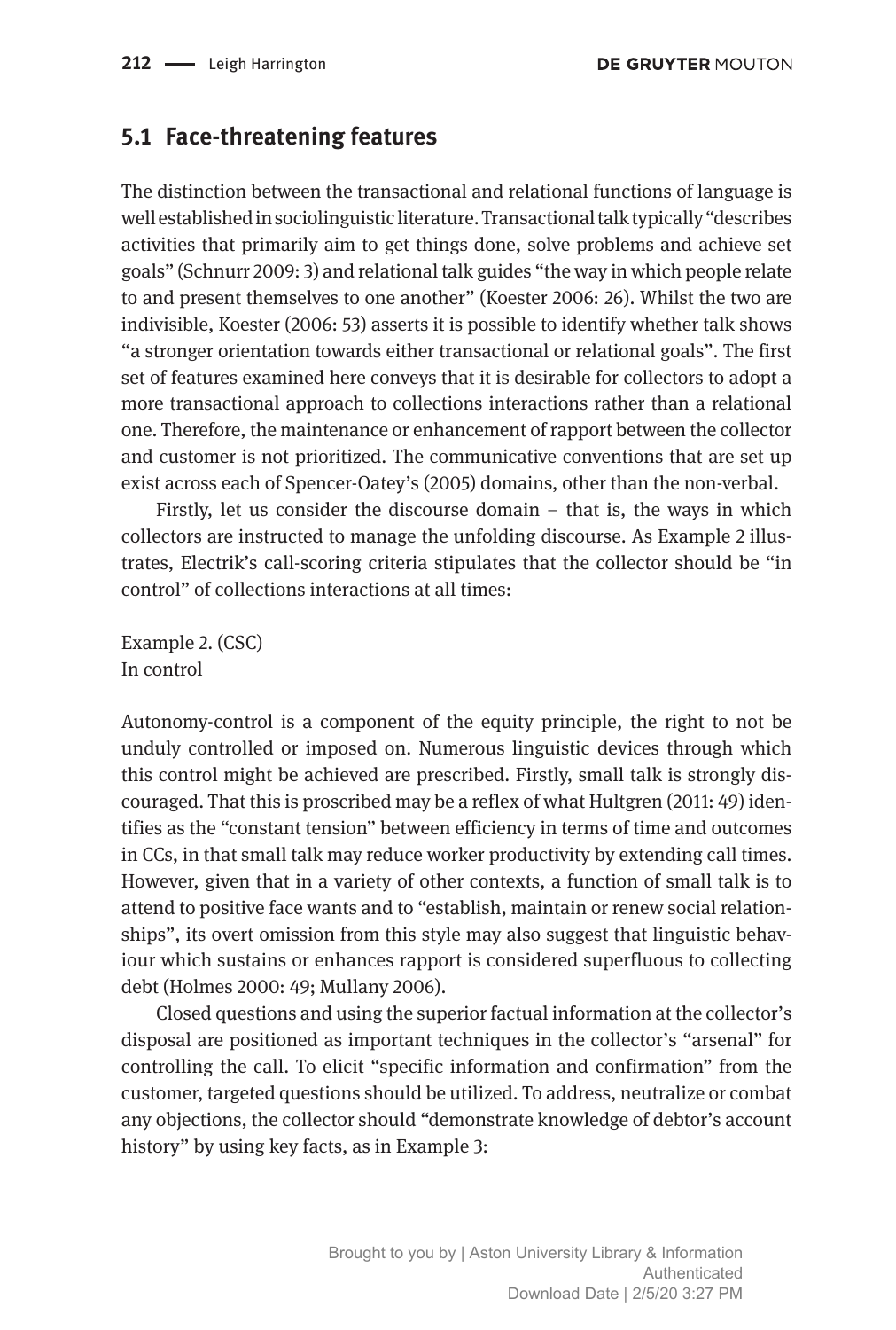Example 3. (CSC) Stated the facts to demonstrate knowledge of debtor's account history (Score 1–5)

The style's transactional orientation to rapport is pervasive, not only in the way that it attempts to regulate the worker, but also in the way that it instructs the collector to influence the customer's approach to their encounter. The training manual in particular creates a dichotomous relationship between an undesirable "emotional" approach and a desirable "logical" approach to money; as Mooney and Sifaki (2017: 12) posit, whilst in the abstract, money may appear to be "rational, impersonal and logical", in the particular it is "always bound up in questions of identity, obligation, risk, power and emotion". As Example 4 below shows, avoiding small talk, using facts and closed questions equips the collector to get the customer to get "into a logical way of thinking":

### Example 4. (HTCD) **Why is this important to a collection call?**

Be logical – breakdown facts.

Disconnect with customers emotional side (their reaction – the way it makes them feel) to get them into a logical way of thinking.

Similar rapport-relevant information is perceptible in the style's participatory domain, two features of which represent infringements to the debtor's equity rights. Like the proscription of small talk, the prescription to interrupt customers prevents them from speaking tangentially and prolonging call times. However, interruption is also positioned as a device for the collector effectively "controlling" or regaining "control of the conversation". Deliberately preventing a debtor from completing their conversational turn not only reduces their entitlement to autonomy but, under the association principle, it also damages their rights to respect and their due involvement in the interaction.

In most service encounters, an agent traditionally uses the "hold" telephone function for the customer's benefit, such as to give themselves space to investigate a query that has been raised. However, in this data, hold is positioned as one of the most powerful weapons through which a collector can control a call, especially during a negotiation. Example 5 demonstrates this: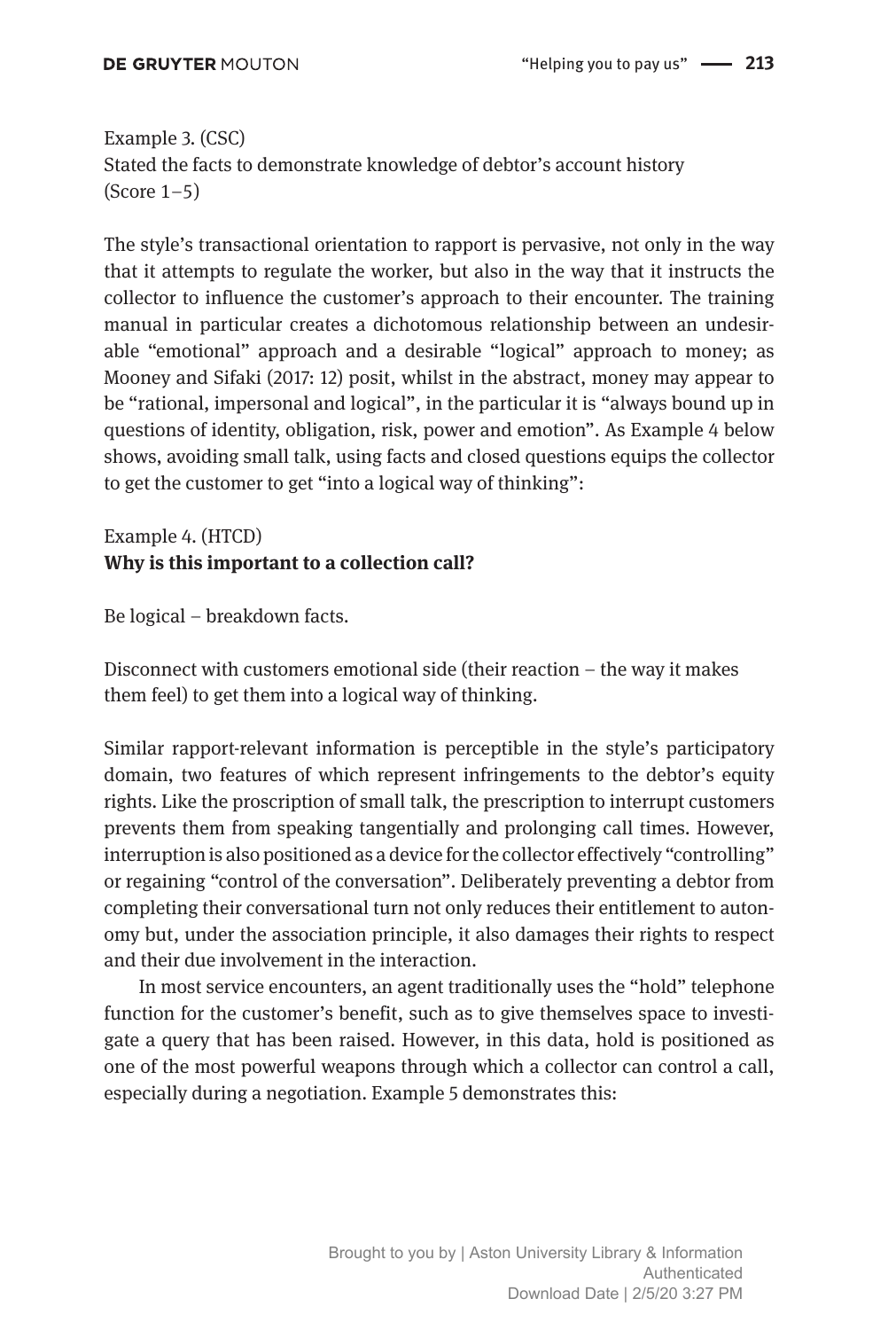#### Example 5. (CSC)

Use hold to your advantage, especially in negotiation. You must return to the customer within 3 minutes.

Use hold (remember to return within 3 mins – use time to write note) to add pressure to the debtor

Bought time after asking for increase in first offer (Put on hold)

For instance, when a customer has made an initial payment offer which is then refused, collectors are instructed to use hold to their "advantage" to buy time and "put pressure on [the] debtor" to increase their offer. This imposed silence is prescribed as a restrictive measure and pressurizing tactic (cf. Jaworski 1993; Kurzon 2007; Jagodziński and Archer 2017). Depriving a debtor of constant engagement and physically dictating their opportunity to speak is a significant imposition to both their equity and association rights. Again, as a method of managing the unfolding discourse, collectors are asserting their power over the debtor in the encounter by communicating little concern for the debtor's identity face and for maintaining or enhancing the rapport between them.

The instruction to be controlling is reinforced by the rapport-relevant information that the stylistic aspects of the prescribed style convey. The inclusion of the widely misquoted Mehrabian (1968) myth regarding the role of tone of voice in message comprehension in HTCD illustrates the importance placed on the collectors' effective use of suprasegmental phenomena:

#### Example 6. (HTCD) **The Importance of Tone of Voice**

It's not what you say, but how you say it Ever heard that expression? Tone of voice can account for up to 38 % of how a spoken message is comprehended over the telephone.

Collectors are expected to appear authoritative and "assertive at all times" and so are instructed to employ assertive (yet not aggressive) tones of voice (see Example 19, however). As Example 7 shows, they must also avoid hesitation, hedging, or any other "expressions that reduce the force of an utterance" or convey lack of certainty or commitment (Cameron 2000b: 131).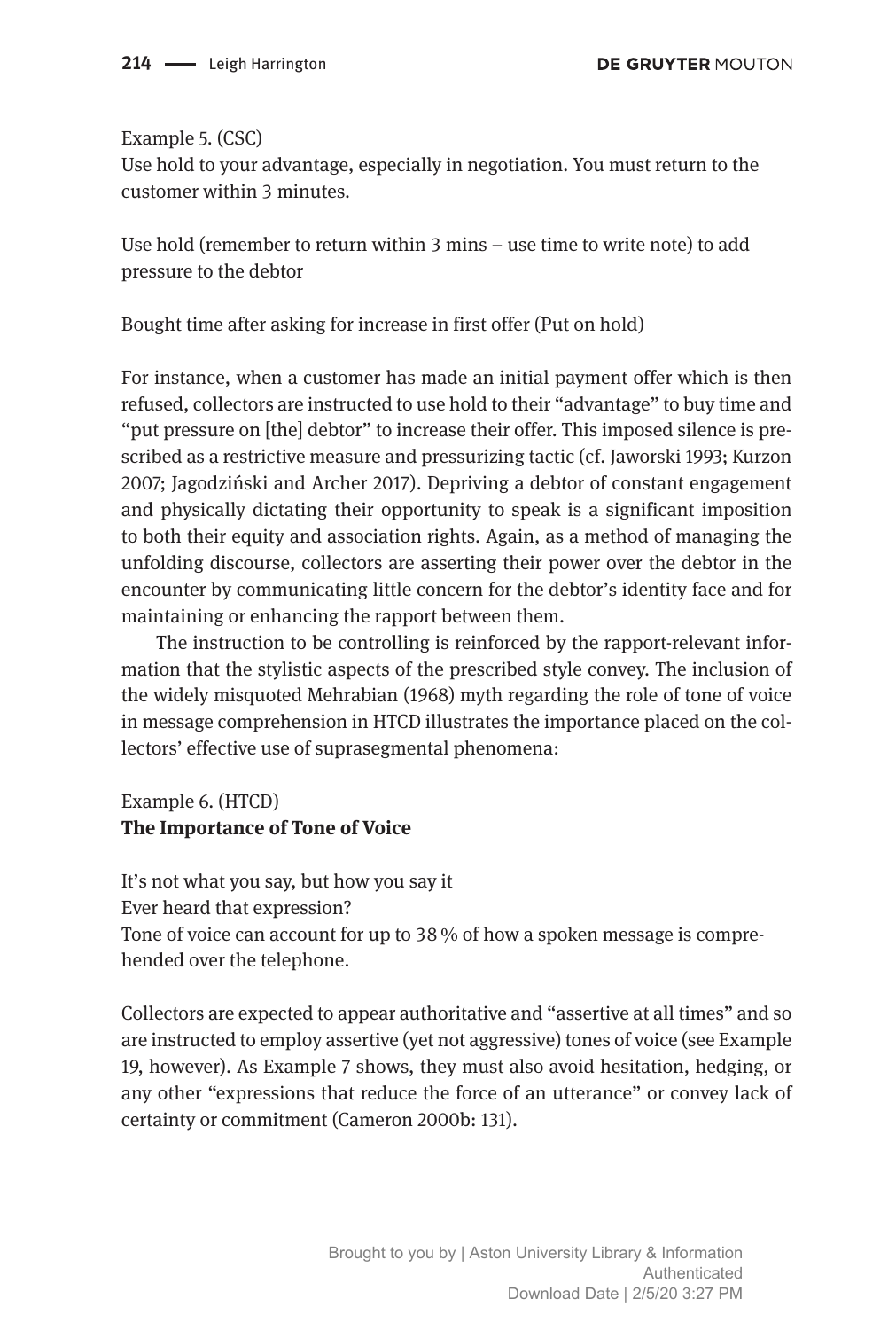Example 7. (CSC) Assertive, not aggressive. Avoid using terms such as 'Erm', 'Eh'

Assertive at all times

That the "strength" of the tone used during the payment request will be "picked up" on in the collectors' call-scoring is indicative of the emphasis placed on the collector appearing "confident" during the crucial part of the call:

Example 8. (CQG)

|                  | <b>Provided account</b> Advisor requested payment mentioning account number  |  |
|------------------|------------------------------------------------------------------------------|--|
|                  | <b>number, outstan-</b> and the outstanding balance and confidently requests |  |
| ding balance and | payment:                                                                     |  |
| requested full   | "I'm calling with regards to account number $\langle \rangle$ , there is an  |  |
| payment          | outstanding balance of $\langle \rangle$ and I'm calling today to collect    |  |
|                  | the full balance over the phone by debit or credit card"                     |  |
|                  |                                                                              |  |

#### **\*Note\* – asking for payment scores as a pass. Strength and tone of request would be picked up in feedback.**

Interestingly, the rapport-relevant information conveyed by the stylistic features of this style are geared towards the collector's correct presentation of self to the debtor, presumably with the expectation that this will contribute to the successful collection of debt.

The tone through which the payment request should be made leads me onto the communicative convention created in the illocutionary domain, namely the request for payment itself. The importance of this speech act in collections encounters is epitomized by the fact that Electrik provide collectors with a word-by-word script for executing it (Austin 1962; Searle 1976). According to the call-scoring criteria, deviation from the script which is given below results in an automatic fail:

#### Example 9. (CQG)

*I'm calling with regards to account number <>, there is an outstanding balance of <> and I'm calling today to collect the full balance over the phone by debit or credit card*

This third clause is not a maximally direct demand, such as an imperative "pay us now". Likewise, it does not offer the same level of mitigation and optionality implicit in an interrogative, such as "are you able to make a payment today?".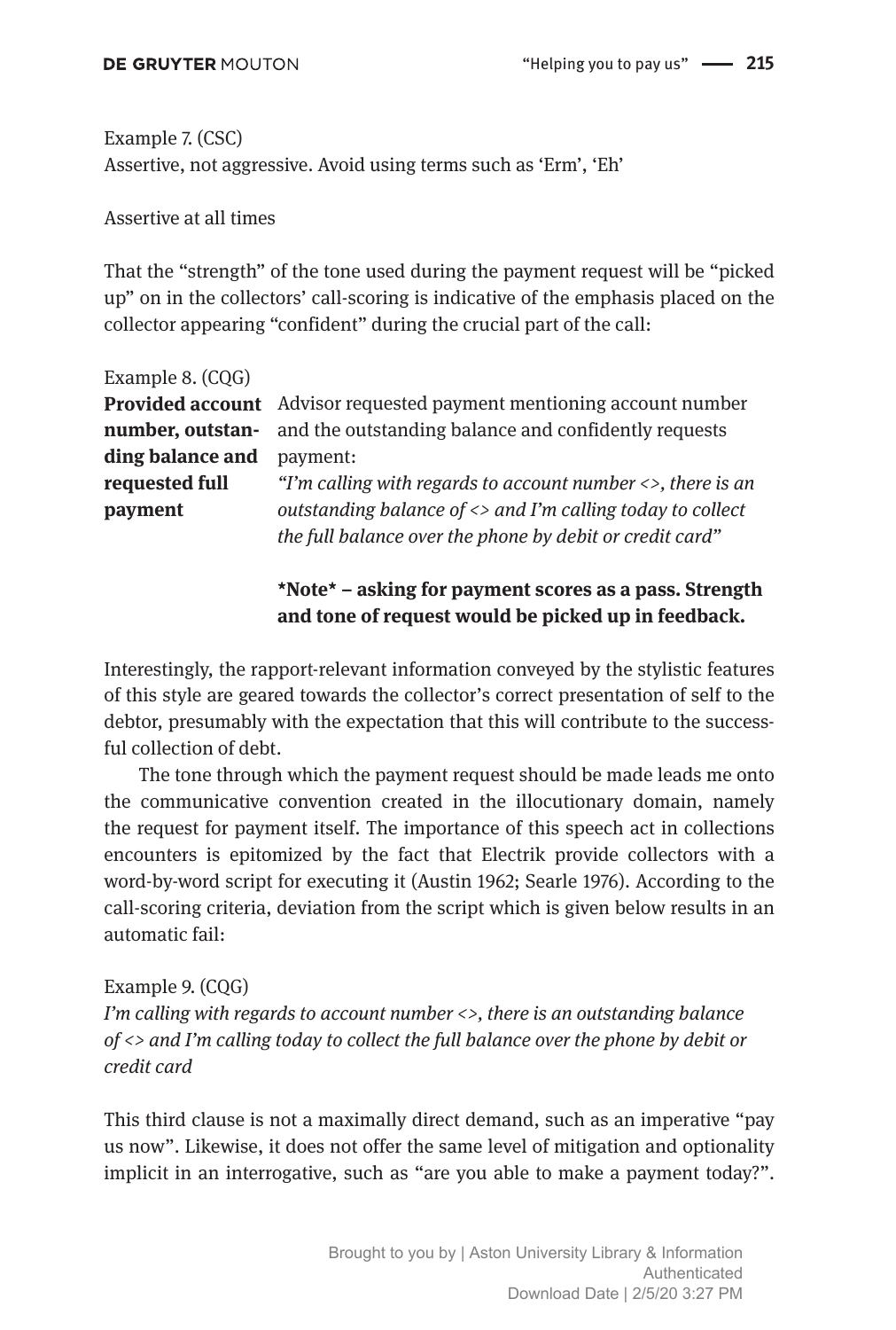In fact, framed as the declarative "I'm calling today to collect the full balance over the phone", this payment request does not strictly request syntactically at all. However, this declarative is likely to be perceived as face-threatening because it employs confirmation-seeking components that are "presumptively designed" and highly entitled by immediately announcing the collector's interactional wants and expectations (Speer and Stokoe 2014: 61). This fait accompli grammatical construction makes the debtor's refusal dispreferred at best. Eradicating choice is a significant threat to the debtor's identity face and imposes on their rights to act unimpeded. Performing this speech act in a manner that asserts absolute obligation again epitomizes the style's priority to obtain payment.

Since debtors often cannot make a full payment, collectors must negotiate with them to take a part-payment or arrange a payment plan. Throughout the calls, but in this negotiation phase in particular, collectors are instructed to be direct and logical, and to continually assert their authority and power by:

(1), displaying "tenacity" to challenge and question what the debtor says, especially if it is inconsistent with the facts that the collector can see on the computer systems:

Example 10. (CSC) Demonstrated tenacity to get past gatekeeper (if applicable)

Ask questions to establish if debtor is a "can't pay" or a "won't pay" e. g. "why do you always pay outside the terms and conditions of your supply", "why have you not called us", "why have you not provided a COR". You should challenge/ question what the debtor says, especially if it contradicts the information on the account

(2), challenging any excuses or any attempts to deceive:

Example 11. (CSC) Challenged fob-off e. g. "I've sent a cheque", "I'll call tomorrow" etc.

and, (3), declining the customer's first offer if it is not the full balance. Additionally, the data states that any agreements that are arrived at must be obtained on the "collector's terms" which appears to disregard the fairness and reciprocity component of the equity principle: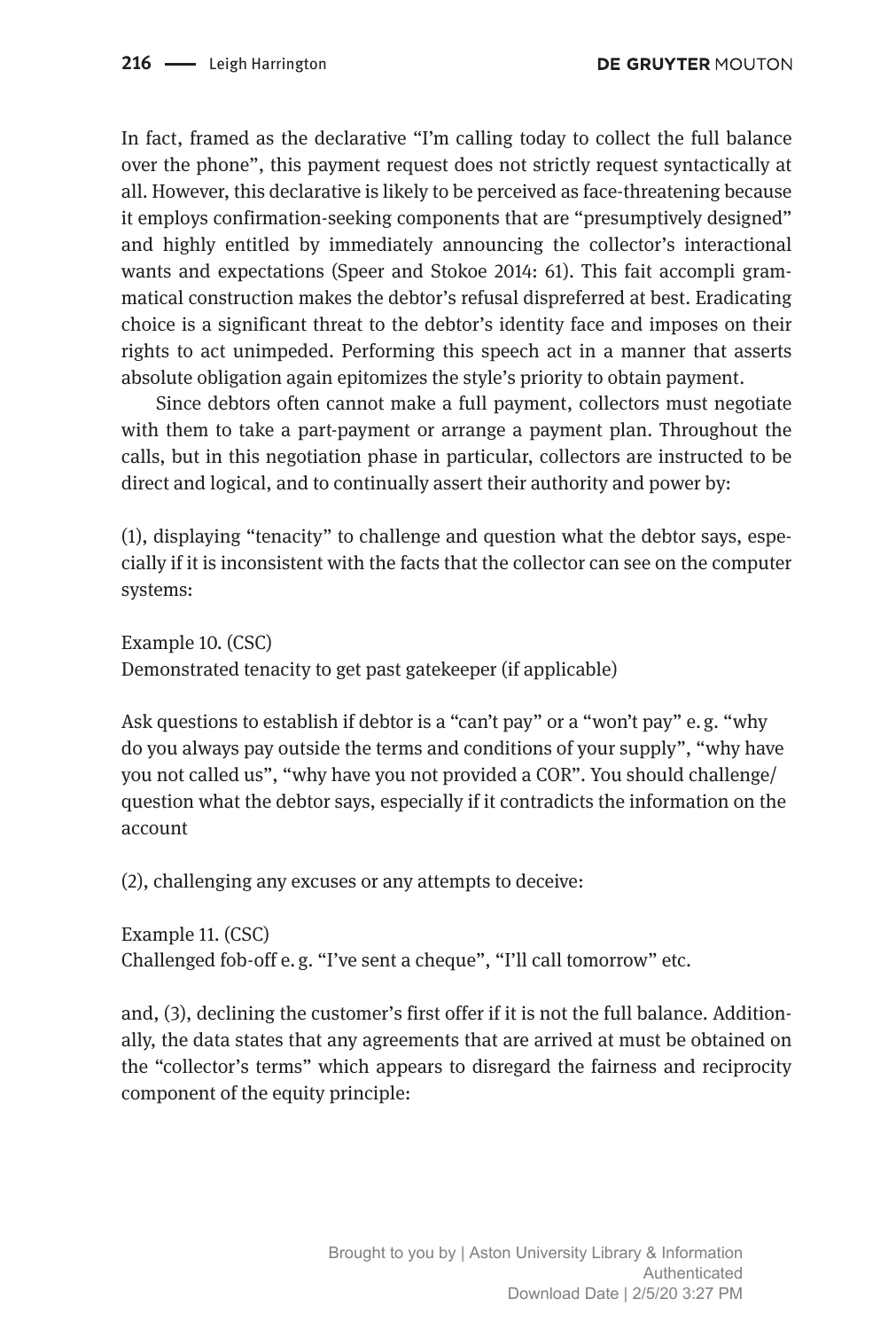### Example 12. (CSC) Always refuse the first offer (unless full balance offered)

Obtained agreement on Collector's terms

From this first set of communicative conventions for collecting debt, we can make an initial assessment of the rapport management work that the collectors perform when using this prescribed style. It may be a stretch to say that the evidence so far aligns with Custers' (2017) assertion that debt collection communication can be unpleasant, threatening and violent; the features are not explicitly prescribed with the intent to damage rapport between the interlocutors or to damage the customer's face. However, the rapport-relevant information conveyed so far does demonstrate that the maintenance or enhancement of relations between the two interlocutors is not prioritized; impinging on the debtor's right to autonomy and self-directed control in particular, and not attending to the interactional principles of equity and association more broadly, may well be interpreted by the customer as face-threatening behaviour. The analysis also revealed a second set of linguistic features which adopt a very different orientation to managing rapport than that outlined in the first half of this analysis. As will be shown, this set closely aligns with the relational work that CC scholarship identifies as typical of customer service interactions – that is, these aspects of the style are face-enhancing and do convey a concern for building or maintaining rapport between the collector and customer. This set of communicative conventions for collecting debt also exist across each of Spencer-Oatey's (2005) domains, including the non-verbal.

## **5.2 Face-enhancing features**

In contrast to the transactional orientation outlined above, the style also explicitly instructs collectors to "create rapport" with Electrik's customers. This signals that collectors are also expected to perform relational work that aims to enhance rapport, whilst obtaining payment. The style prescribes several linguistic devices through which collectors should build rapport. As Example 13 illustrates, in terms of the discourse domain, there is the general prescription that, during collections interactions, the collector is:

Example 13. (CSC) Polite and courteous at all times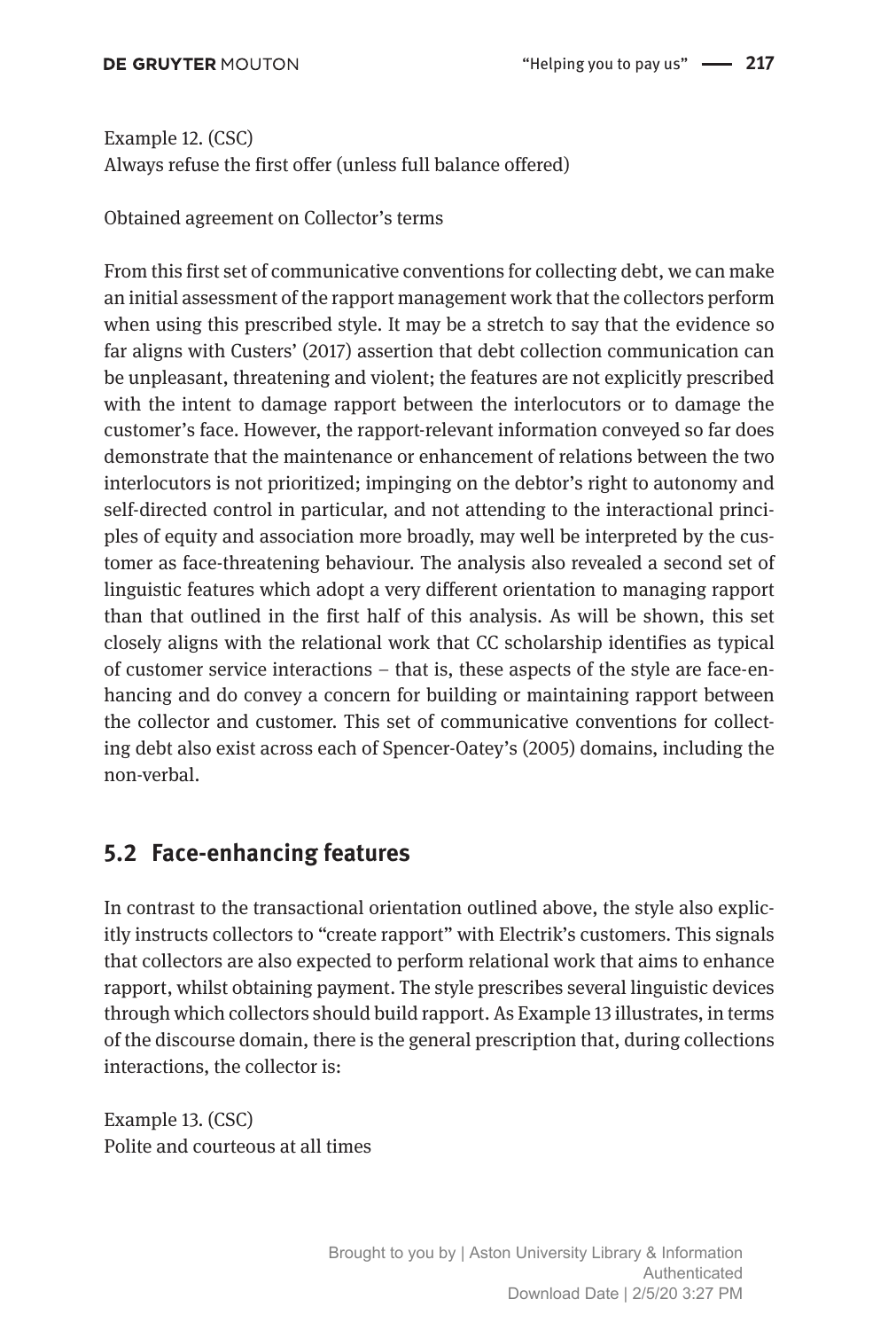"Polite" and "courteous" are first-order terms which recognize how Electrik themselves orient to and understand notions of politeness in social behaviour (Locher and Watts 2005: 15). In my experience of this context, the explicit use of "polite" and "courteous" broadly means to show respect and consideration for others. These instructions seem antagonistic to the rapport-relevant information that communicated the need to exercise imposition and control. Whilst it is possible to be both assertive and polite, this is a delicate balance. For instance, although they are prescribed for controlling the call, the data warns that excessive or exclusive use of closed questions has the undesirable effect of "stunting rapport" with the customer. Hence the use of open (WH-syntax) questions is also prescribed. Open questions that promote extended talk are encouraged, yet there is no place for small talk in this style. Questions that give customers the space to talk at length have the opposite effect of participatory features like interruption and imposed silence (hold) which infringe on the customer's rights to autonomy, respect and due involvement. That building rapport is a stated "benefit" of open questioning techniques in Example 14, signals that there is some positive relational work required in collection tasks:

Example 14. (HTCD)

| <b>Benefits of this style</b> | Gain more information |
|-------------------------------|-----------------------|
| [open questioning]            | Build rapport         |

Hence collectors should "use open *and* closed questions at the correct time" to manage the encounter (HTCD). This is a very rare, if not the only, example in the data where a collector is granted some degree of stylistic license. However, the reference to the "correct time" above and "effective questions" below rather undercuts this sense of autonomy, suggesting that the collectors may indeed make choices, as long as they understand those choices will be subject to evaluation:

Example 15. (HTCD) 'Effective questions open the door to knowledge and understanding'

Another aspect of the set of features that orients towards developing rapport between interactants is the recurring expectation that collectors empathize with the customer: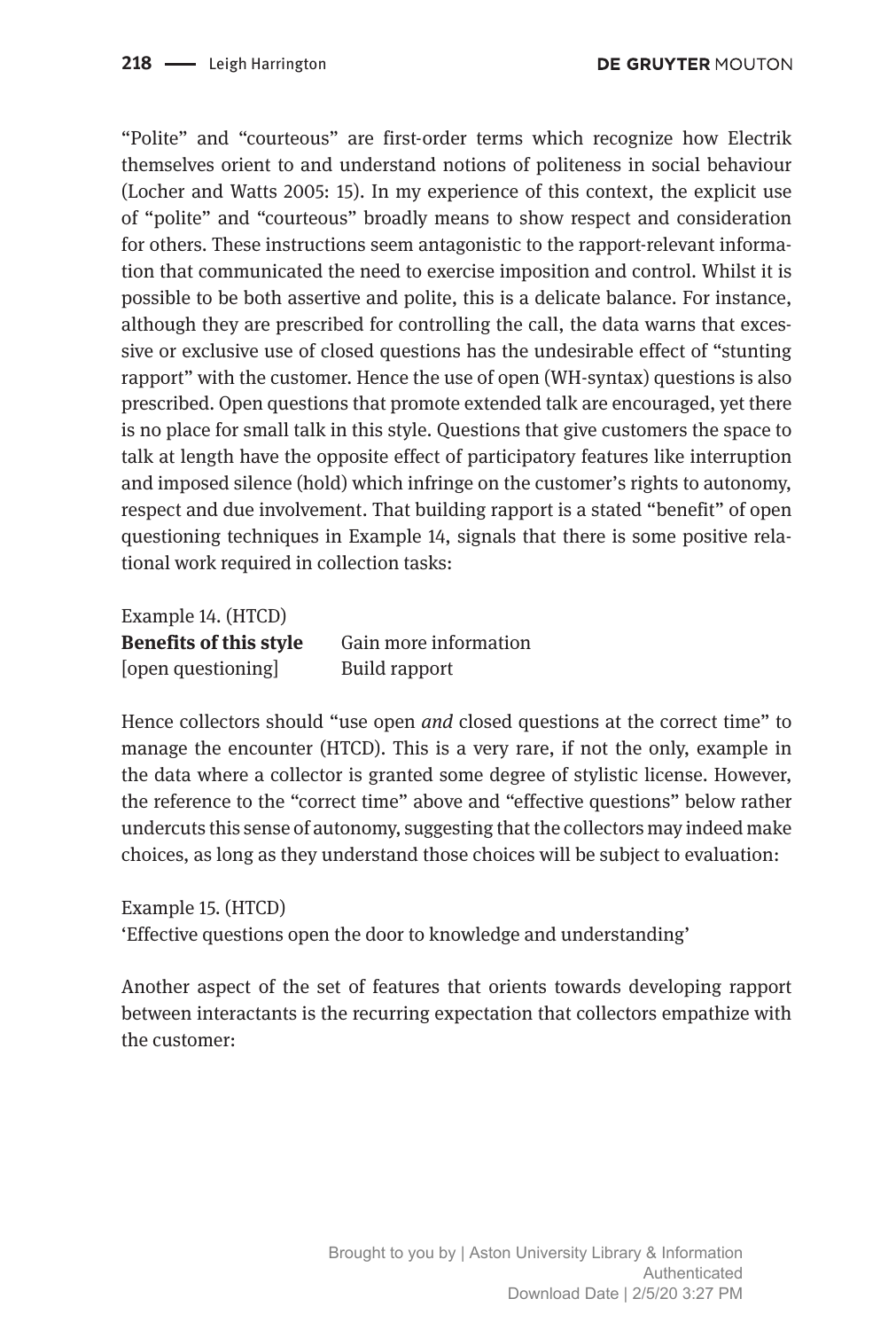Example 16. (CSC) Empathised where appropriate

Empathy not necessarily sympathy. Show debtor that you understand and have listened to what they have said

Although the exact difference between empathy and sympathy is not substantiated in the data, in my experience as a collector, empathy points to the collector's ability to show a debtor that they do "understand and have listened to what they have said". Sympathy, however, refers to the development of a personal involvement or investment in the debtor's circumstance that may detract from the job at hand. Whilst displays of empathy maintain greater social distance between collector and debtor than sympathy, they do nonetheless contribute to positive, interdependent construals of self; in being empathetic, the collector demonstrates respect and shares concerns with the debtor that are appropriate to the context. Demonstrating empathy can be especially important during collections calls, as debtors can find themselves in difficult personal circumstances that create or contribute to financial hardship (see the discussion of face and different SME types in Section 4). Custers (2017: 181) has pointed out that it can be counterproductive to the whole collections procedure when creditors disregard the struggles occasioned by debt. She observes that "when the emotional reality of an indebted life is met with empathy, both the emotional and financial outcomes are very different compared to when it is met with threats and mercilessness" (Custers 2017: 181).

The most interesting aspect of this dataset entails a Janus-faced orientation to the face concerns of the debtor (cf. Jagodziński 2013: 81). When handling angry, volatile or even abusive customers, collectors are instructed to facilitate the customer's extended talk by withholding their own contributions. The collector should appear supportive, engaged and attentive by observing the debtor's rights to speak freely, have appropriate involvement in the interaction, and respect. However, the use of silence in this way is positioned as a technique through which the collector can exercise more subtle control over the debtors than the overt imposition created by interruption or imposed silence (hold). HTCD suggests that once a debtor has been allowed to "speak and vent their frustrations freely", a collector will be better placed to regain the conversational floor or "control of the conversation" in a way that benefits the successful recovery of debt. Therefore, I am categorizing the prescribed use of silence in this way as a falsely facilitative rapport-building device; whilst it appears to be face-maintaining and fosters debtor autonomy and positive rapport, in fact it is another instrument for the collector to control the unfolding discourse. For that reason, this aspect of the style might be classed as a variant of Culpeper et al.'s (2003: 1566)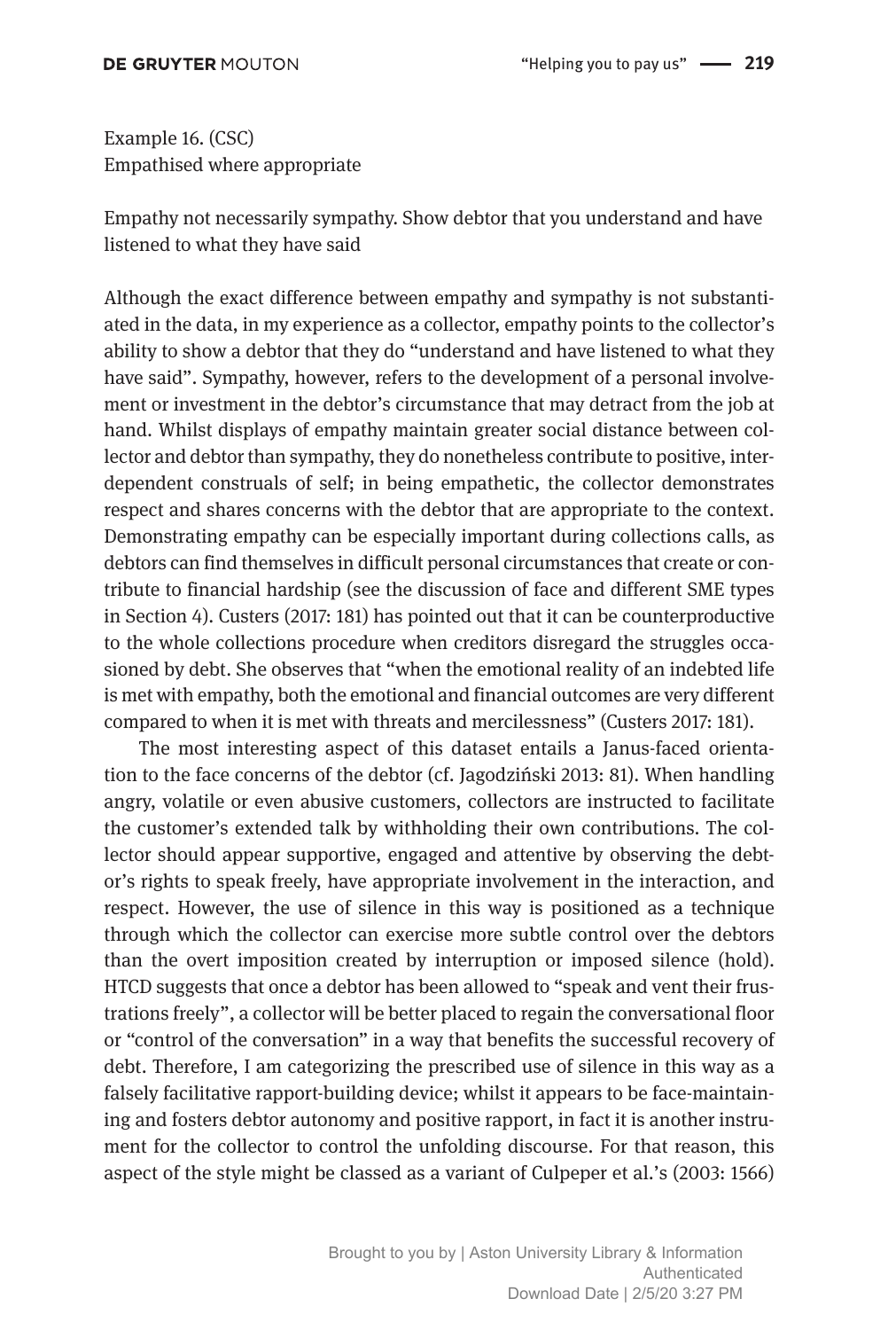"insincere agreement" strategy. Insincere agreement seeks to manage an impolite act defensively, by allowing a speaker of the act to "let off steam" or by expressing surface agreement with the initial attack.

Perhaps the most striking contradiction in the data occurs in the rapport-relevant information communicated by the participatory domain. On the one hand, certain linguistic techniques, namely interruption and imposed silence, are used to restrict the debtor's involvement and freedom. On the other, collectors are prescribed to use devices which position them as engaged with, interested in and attentive to the debtor, as per the association principle. In HTCD, for instance, a section is dedicated to "How to show that you are listening?" [sic].

Firstly, to demonstrate they are listening to "what the customer is saying", the collector should perform active listening by using supportive minimal responses, or "verbal nods", such as "okay" and "I see", alongside open questioning. The style's verbal nods closely resemble the "key phrases" that Hultgren (2011: 44) observed are prescribed to customer service agents. Given that collectors are instructed to interrupt the debtor, the style's prescription to also "avoid talking over" them seems fundamentally antagonistic:

Example 17. (CSC) Actively listened and responded accordingly

Listen to what the customer is saying, avoid talking over them

Secondly, the use of "positive response phrases" listed in Example 18 below are explicitly positioned as functioning to help the collector create rapport with the debtor, especially if faced with dissatisfaction or objection:

Example 18. (CQG)

| <b>Provided positive</b> | Advisor creates rapport and understanding of the custo- |
|--------------------------|---------------------------------------------------------|
| response                 | mers objection by using a positive response phrase:     |
| to objection             | "I'm sorry to hear that"                                |
|                          | "Thank- you for letting me know"                        |
|                          | "Thanks for that information"                           |

In terms of the stylistic domain, it has been shown that strong, confident and assertive tones of voice are obligatory (Examples 7, 8). However, Example 19 also states that these assertive tones must not sound aggressive, rude or patronizing: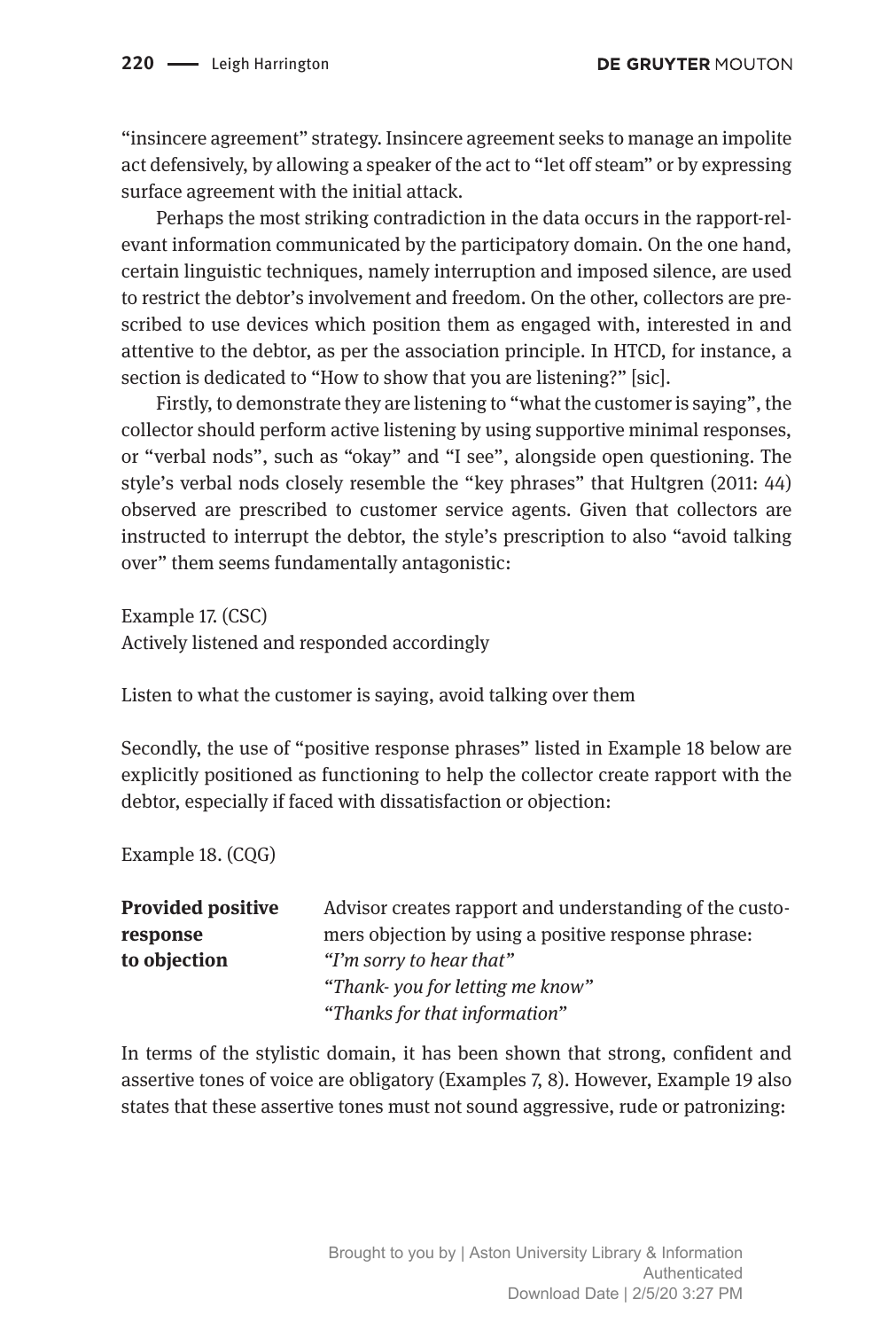Example 19. (CQG) Prevents escalation of conflict by avoiding aggressive, rude or patronising tones, language or behaviour

Like displays of empathy and sympathy, the threshold between assertive tones and aggressive ones is not clearly delineated. Yet the fact that the proscription of these tones prevents conflict from escalating illustrates that potential damage to the rapport between collector and debtor should be avoided. Complementary to this is the fact that collectors must also "insert inflections" into their speech and "use variance" in their tone:

Example 20. (HTCD)

– **Maintain good posture**

Project voice, sound interested etc.

– **Insert inflections into your speech**

Use variance & interest

Interestingly this excerpt contains an attempt to style an aspect of the collectors' non-verbal behaviour, their posture, which is relatively unusual in telephone communication. The prescription that collectors "sound interested and enthusiastic" and "make customers feel like they can approach us [Electrik]" mirrors Cameron's (2000a: 334) findings that customer service workers traditionally appear appeasing by avoiding "intonation which will be heard as monotonous or uninvolved" and attend to customers' positive face wants (Brown and Levinson 1987). The styling of voice in this way appears to position collectors as obligated to closely attend to the customer's identity face sensitivities.

Finally, an element of the call-scoring criteria referred to the collectors' lexis. The specification that they must "avoid [industry-specific] jargon" during collections tasks is consistent with Hultgren's (2011: 46) observation of the same practice in prescribed customer service styles:

Example 21. (CSC) Avoided jargon

Remember, most of our abbreviations are internal abbreviations which the customer will not know. Avoid at all times

Instead of imposing Electrik's own vocabulary on the debtor, collectors are instructed to make stylistic shifts to mirror the customer's own terminology. This sort of conscious linguistic convergence aligns with Archer and Jagodziński's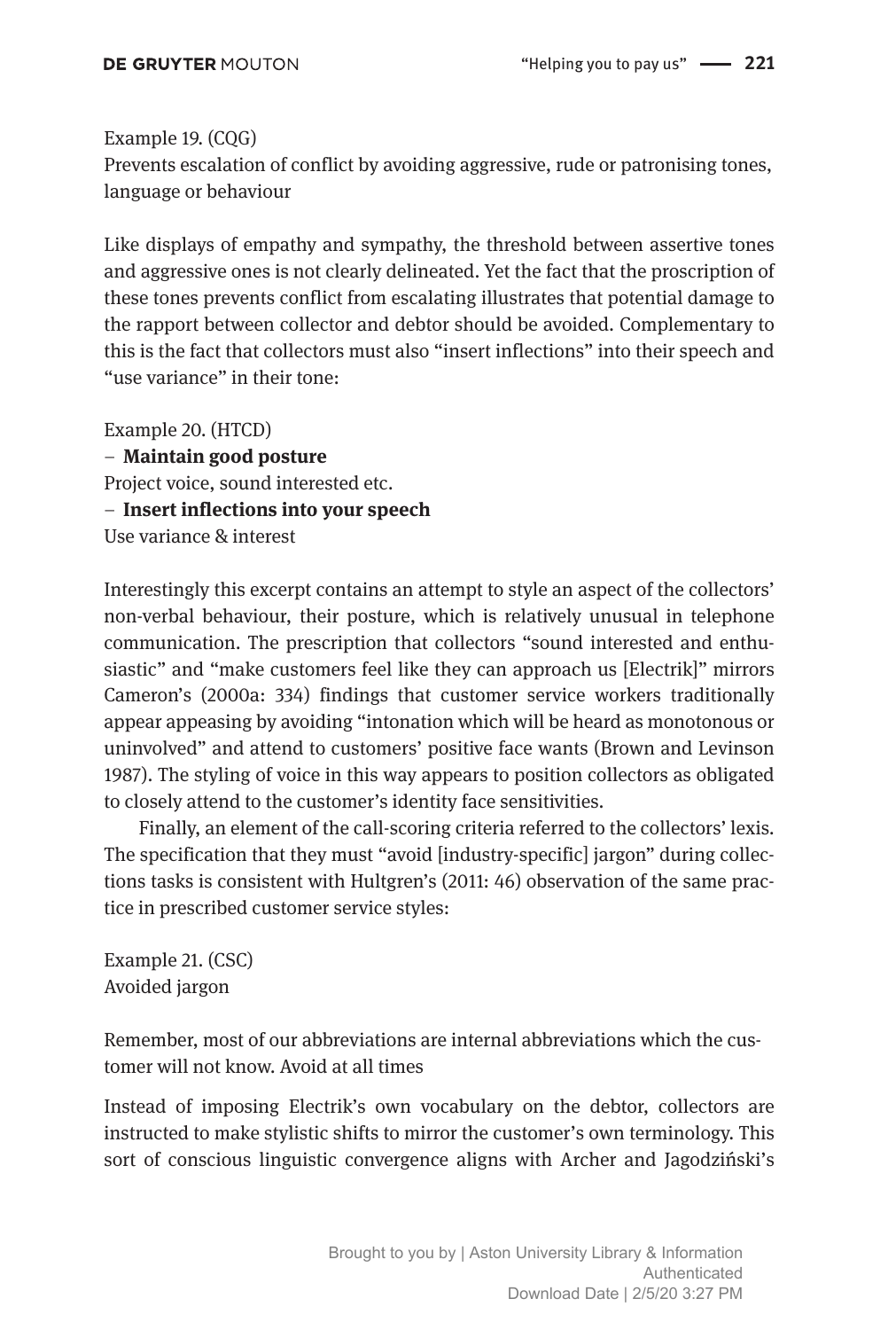(2015: 52) notion of the "customer service ideology", which assumes that the use of jargon "unduly emphasises the call centre's expert power". In avoiding specialist jargon, therefore, Electrik might be said to be instructing the collector to forge a balanced and reciprocal relationship with the debtor in which their "social and communicative differences" are diminished (Giles 2009: 278). This contrasts markedly with the image of a collector who is challenging (Examples 10, 11) and controlling (Example 2).

Sections 5.1 and 5.2 above generated an overall characterization of the prescribed debt collection style and the rapport management work that collectors are instructed to perform in collections encounters. Both are summarized in Table 1 below. Whilst that given on the left is what we might intuitively associate with the prototypically face-threatening nature of debt collection, that given on the right is traditionally established with the face-enhancement, appeasement and subservience of customer service styles.

| <b>Debt Collection Tasks/Styles</b>                  | <b>Customer Service Tasks/Styles</b> |
|------------------------------------------------------|--------------------------------------|
| Rapport-relevant information conveyed                |                                      |
| <b>Primary Interactional Goal (Macro Speech Act)</b> |                                      |
| Take immediate payment (imposition)                  | Retain future custom (appeasement)   |
| <b>Call Orientation:</b>                             |                                      |
| Primarily transactional                              | Primarily relational                 |
| Disregard rapport, face-threatening                  | Create rapport, face-enhancing       |
| <b>Equity Principle:</b>                             |                                      |
| Control interlocutor                                 | Promote interlocutor's autonomy      |
| Impose on interlocutor                               | Listen to interlocutor               |
| Make arrangements on collector's terms               |                                      |
| <b>Association Principle:</b>                        |                                      |
| Dictate interlocutor's involvement                   | Encourage interlocutor's involvement |
|                                                      | Share appropriate concerns           |
|                                                      | Show respect                         |
| <b>Role Specifications:</b>                          |                                      |
| Collector: Empowered, entitled                       | Collector: Disempowered, indebted    |
| Debtor: Disempowered, indebted                       | Customer: Empowered, entitled        |

**Table 1.** Analysis Summary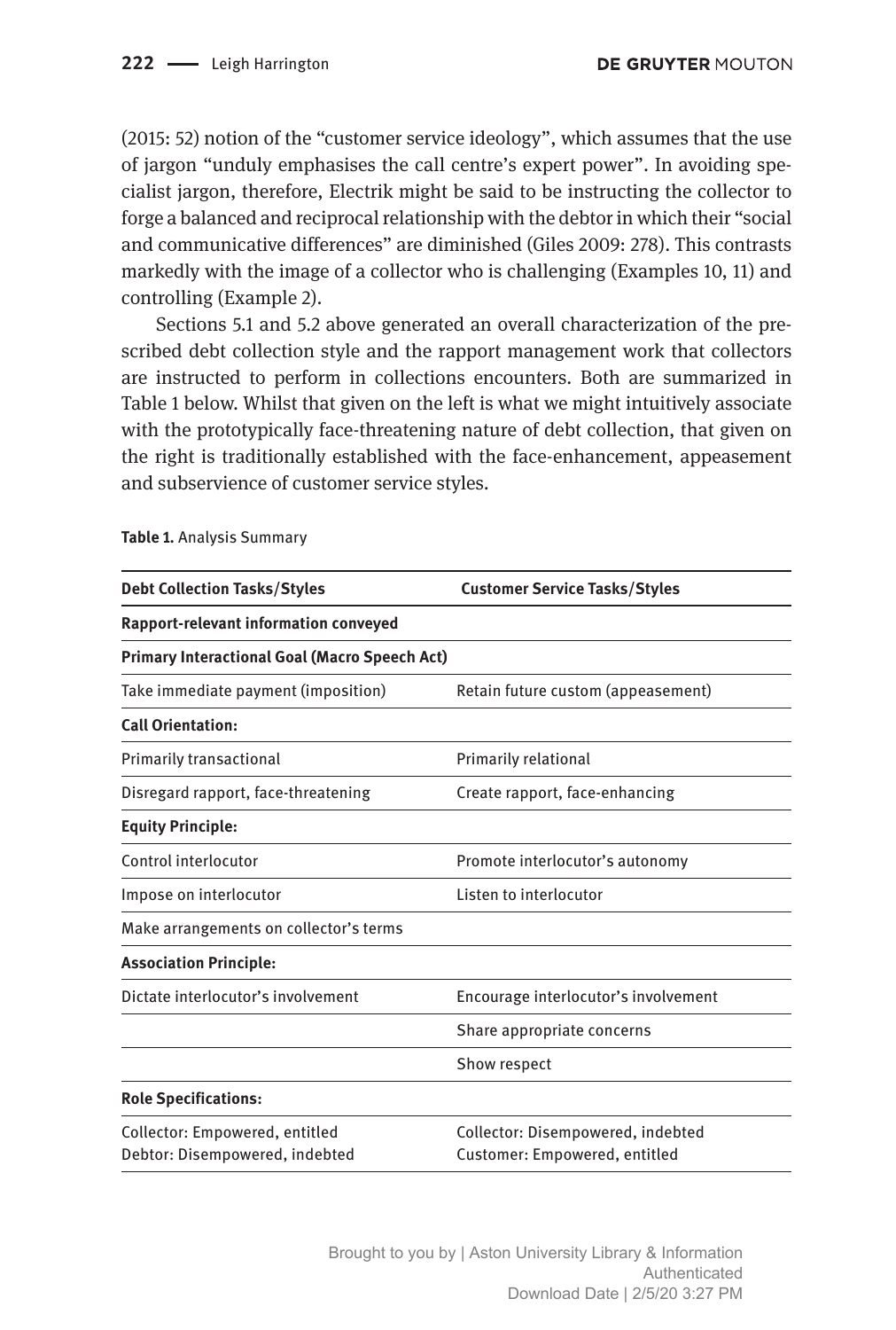| <b>Prescribed Linguistic Features</b> |                                                                       |
|---------------------------------------|-----------------------------------------------------------------------|
| <b>Illocutionary Domain:</b>          |                                                                       |
| Fait accompli scripted declarative    | N/A                                                                   |
| <b>Discourse Domain:</b>              |                                                                       |
| Avoid small talk                      | Open questions                                                        |
| Closed questions                      | Demonstrate empathy                                                   |
| Use facts                             |                                                                       |
| Silence (insincere agreement)         |                                                                       |
| <b>Participatory Domain:</b>          |                                                                       |
| Interruptions                         | <b>Active listening</b>                                               |
| Imposed silence (hold)                | Positive response phrases                                             |
| <b>Stylistic Domain:</b>              |                                                                       |
| Strong/confident/assertive tones      | Emotionally expressive intonation, avoid rude<br>or patronizing tones |
|                                       | Avoid jargon (mirror lexis)                                           |

# **6 Discussion**

The amount of information captured by Table 1 alone demonstrates that the prescribed debt collection style demands a lot of its users. This discussion will firstly consider why the contradictions in the style's approach to rapport are discernible. It will then address how these contradictions may be problematic to both the style's users and its intended recipients, before considering some possible solutions.

### **6.1 Accounting for contradictions**

Why has it been possible, then, to identify linguistic features that are associated with being face-enhancing in a style that is designed to perform an activity that is prototypically face-threatening? Further examination of the data revealed that some of the in-house materials were disseminating inconsistent intracultural premises. For instance, the data's own definition of debt collection tasks revealed a potential duality in the style's intended purpose. A section in HTCD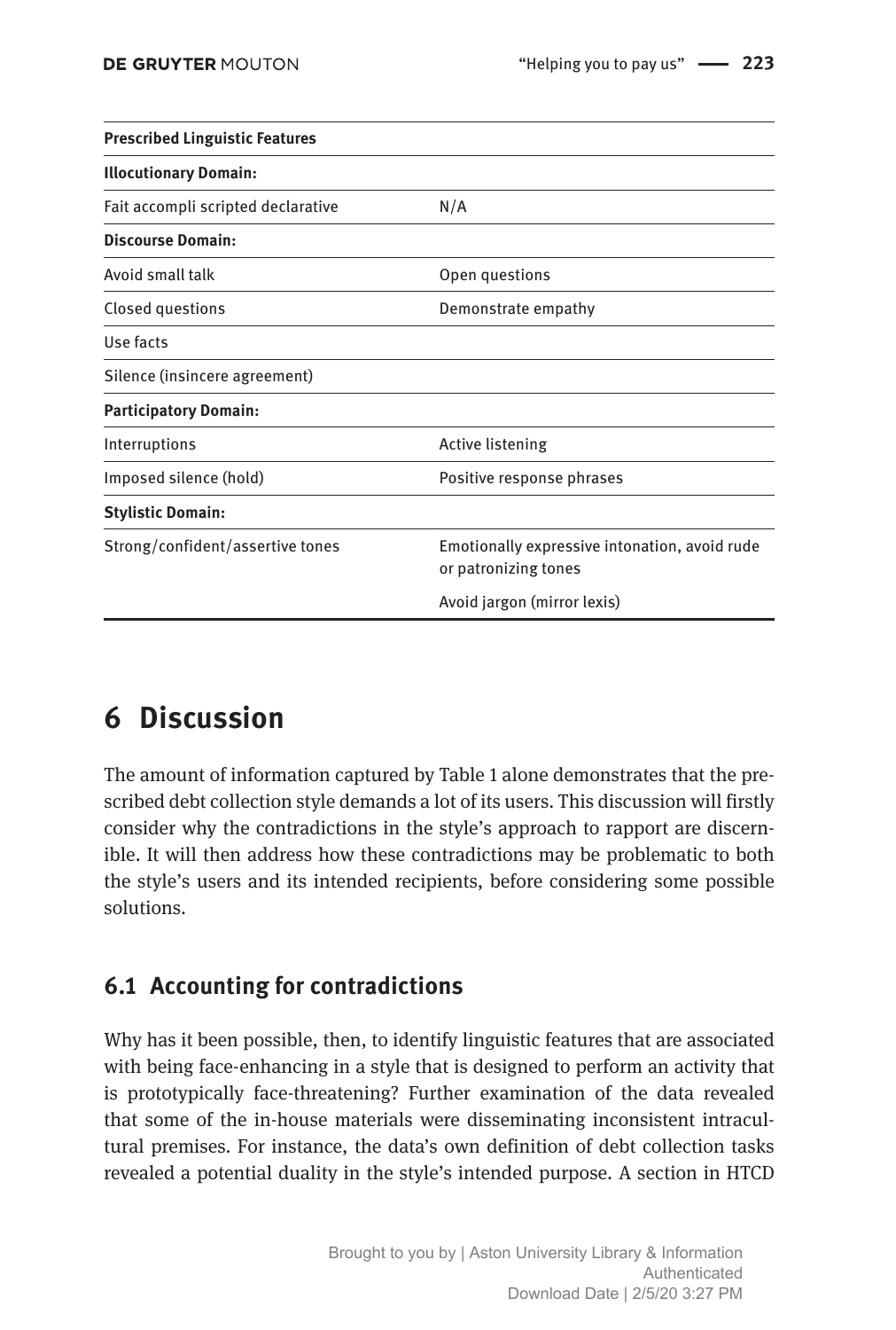which described each department's responsibilities positioned debt collection as a "function of" customer service rather than independent from it:

#### Example 22. (HTCD) **What do the teams do? Risk and Debt Management**

*Responsible for delivering cash collection targets and minimising bad debt to the business. R&DM provide a vital customer service function and aim to resolve any difficulty in payment our customers may experience by providing a range of options and budget plans. We also deal with de-energisation of supplies for nonpayment, protecting the business from bad debt.*

This definition suggests that the prescribed debt collection style was not designed solely for collecting debt; collectors were being expected to execute debt collection *and* customer service tasks in the same call and, hence, with the same linguistic style. At the outset of this paper, I asserted that debt collection is fundamentally oppositional to customer service in terms of communicative purpose (or macro speech acts). In unifying the communicative goals of customer service and debt collection, the collector is expected to simultaneously perform relational work that sustains or promotes positive relationships in the future, whilst also successfully executing a transaction that necessitates a high degree of assertion and imposition. In view of this, it is unsurprising that what I have termed falsely facilitative rapport-building devices are prescribed, such as the collector using silence to appear face-maintaining whilst indirectly controlling the unfolding discourse. It is worth reiterating here that relational talk and transactional talk are not mutually exclusive; "relational exchanges and sequences can occur within genres with clear transactional goals" and vice versa (Koester 2006: 53). Yet, two communicative goals that demand oppositional approaches to negotiating interpersonal relations can be challenging to satisfactorily reconcile in practice (see below).

A second inconsistent intracultural premise relates to the audience for which the prescribed style is designed. Given that prescribed styles are oriented to people (Bell 2009), I examined how the recipients of collections calls were referred to in the data. The fact that I have used the referents "debtor" and "customer" interchangeably throughout this paper is not coincidental; the recipient was referred to as a debtor 39.3 % of the time and as a customer for the remaining 60.7 % in the data itself. When a customer owes money, they do not cease to be a customer; instead they take on the additional identity of a debtor. Hence, the target audience of this prescribed style is a conflation of a customer identity face and a debtor identity face. This is exemplified by two consecutive headings in HTCD in a section that address "types" of customers/debtors: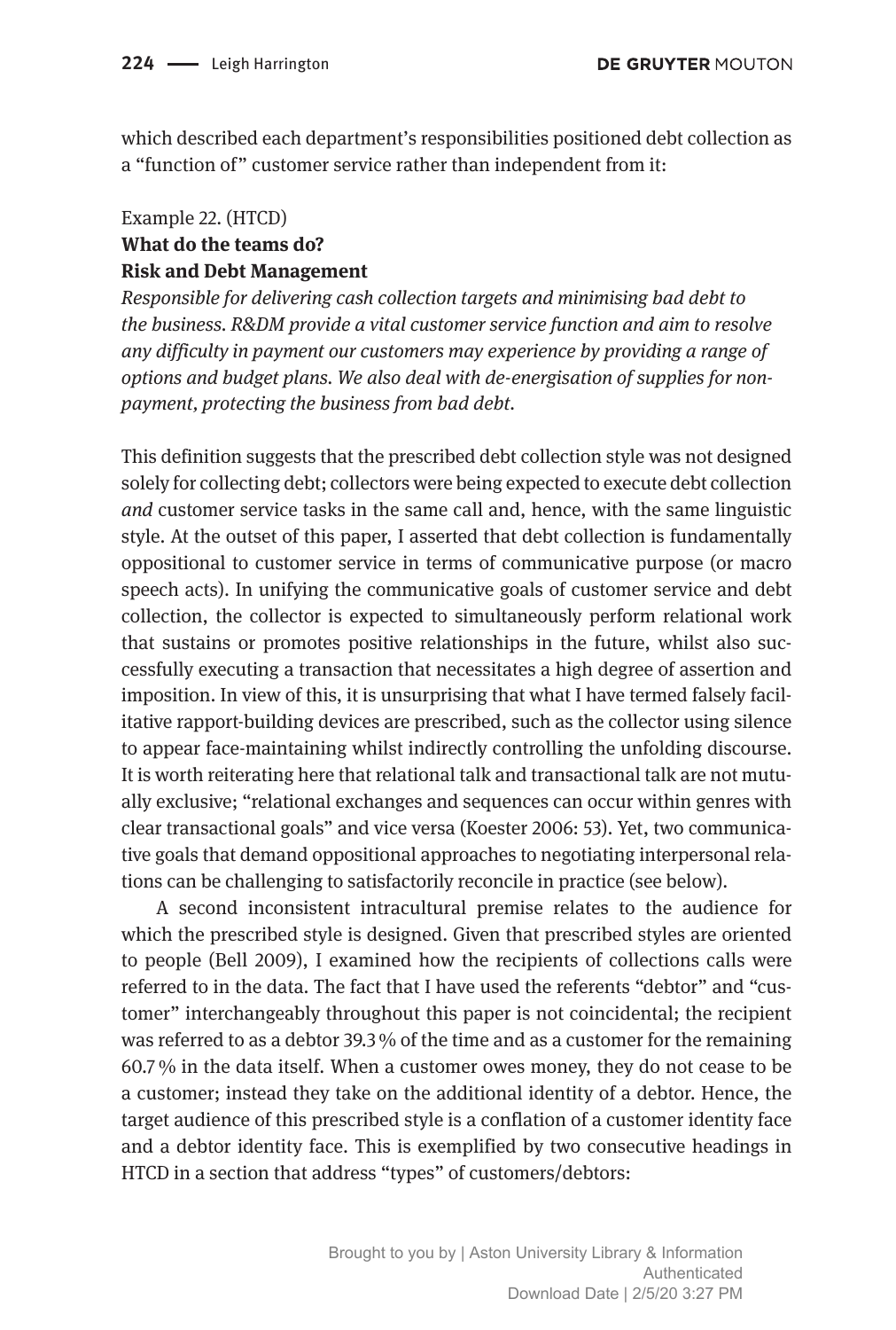#### Example 23. (HTCD) **Handling Different Customer Types**

#### **Plan for Debtor Type**

Consequently, the style must also attempt to manage the relevant equity and association rights of two competing identity faces: that of someone who is indebted to Electrik on the one hand and that of someone who Electrik wish to appease on the other. The collector is at once legitimately empowered to enact the necessary imposition of demanding money, yet also disempowered by the asymmetry inherent in the public servant–private citizen relationship (see Section 1 and "Role Specifications" in Table 1). Indeed, in one interview I conducted, a collector aptly described the way he had been trained to collect debt as embodying a "helping you [the customer] to pay us [Electrik]" mentality. I propose that this prevailing "helping you to pay us" philosophy, which permeates the prescribed style, may be problematic for both the call centre worker and for the debtor/customer and, therefore, to the respective dynamic judgements each may make regarding the rapport (or lack thereof) between them. Firstly, the local deployment of this style, with its competing orientations to rapport, presented a struggle to the collectors themselves. During discussions with collectors about the linguistic regulation they were subject to in their jobs, allusions to dissonance, such as "balancing acts", "mixed messages" and "being pulled in different directions", were commonplace (cf. tensions between outcomes and time in CCs [Hultgren 2011: 49]). My experience of working in this context also aligns with their accounts. This is unsurprising given the implicit assumption that collectors must attend to the two distinct but nonetheless fused social roles of the debtor who has erred and the customer who is always "right" (Grandey et al. 2004: 399). That the practical application of this style in collections encounters was problematic for the collectors points to a way in which corporate linguistic styling in service jobs may subjectively position the worker "within a site of struggle" (Eustace 2012: 343). Whereas sociolinguistic research on service industries has demonstrated how linguistic regulation can cause friction in the spaces between the CC as the workplace and the surrounding social, regional or national culture (Cameron 2000a, Rahman 2009 etc.), in this pragmatic investigation, the site of struggle is the prescribed style itself because of its inherent contradictions concerning the management of rapport.

Secondly, it is also possible to see how the prescription of this style may be problematic for its intended target; there is also dissonance involved in being faced with linguistic behaviour that may be inconsistently perceived as face-enhancing or face-threatening. If the type of rights and obligations we feel entitled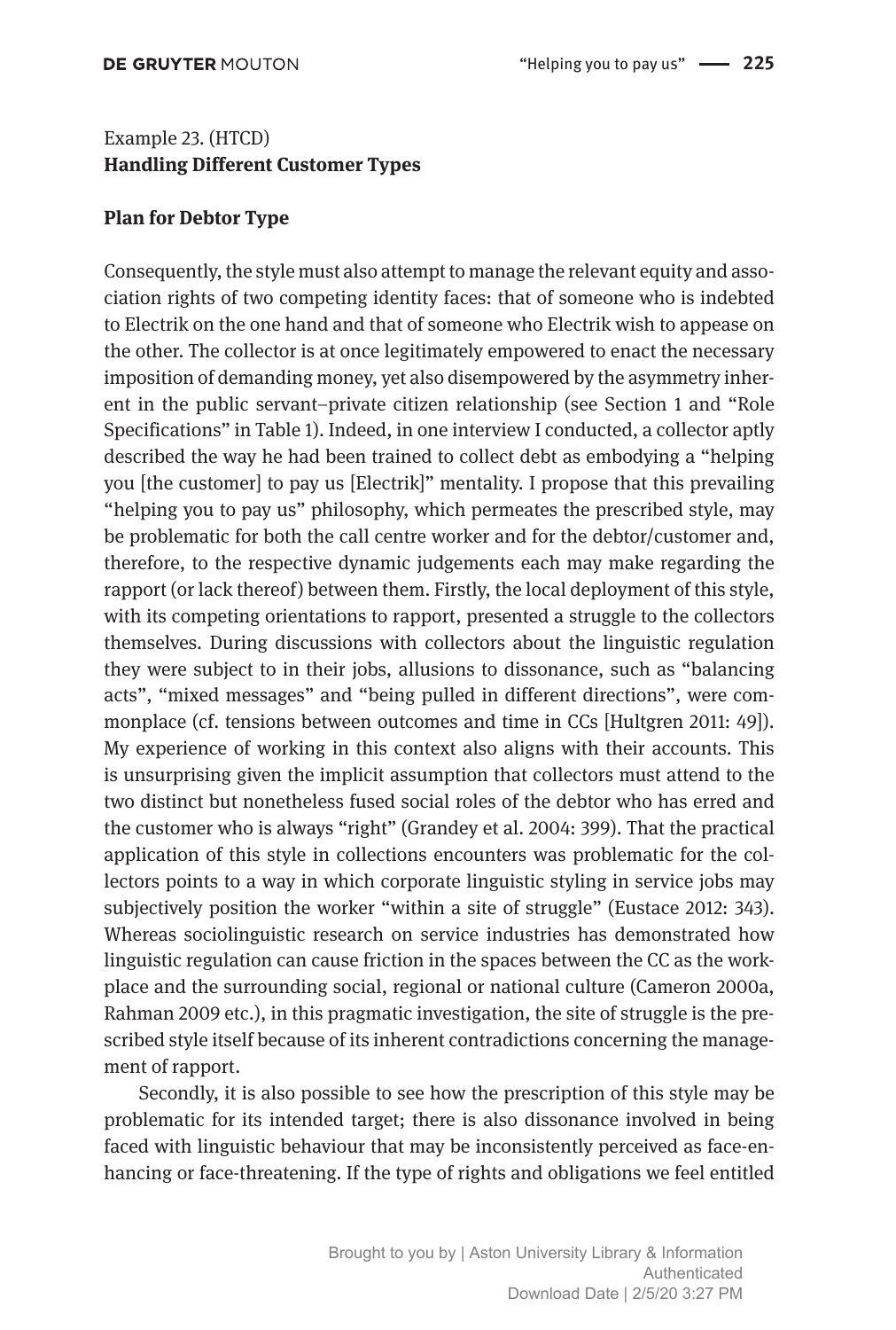to in an encounter in terms of equity and association depend, in part, on our understanding of the social identities and roles we occupy, what happens when not only our role, but also that enacted by our interlocutor, and, by extension, the rapport-relevant information they convey through their speech, is ambiguous? When both interlocutors are at once empowered and disempowered, entitled and indebted, two sets of conflicting behavioural expectations are drawn on when making dynamic judgments about each other's linguistic conduct.

Relational tensions can occur when participants in an interaction focus on or have differing expectations about appropriate rapport management concerns (Spencer-Oatey 2002: 542). This manifests even at the level of expected speech acts. For instance, whereas a self-identifying debtor who is cognizant of their arrears may anticipate demands, a self-identifying customer may interpret unexpected demands as aggressive because they feel entitled to high levels of autonomy and personal consideration. The evidence here suggests that the inconsistent rapport-relevant information communicated by collectors across multiple domains has the potential to foster relational tension, dissatisfaction and disharmony in collections encounters. In my personal experience as a collector in this context, I would suggest that it is not necessarily just the face-threatening demand for payment that may trigger such dissatisfaction or disharmony. Importantly, the ambiguous *way* that the encounter is designed to be carried out may also contribute to the possible onset of collector-directed verbal aggression. Not only is this debt collection style a site of struggle for the collector in practice, but it may also make them the subject of verbal aggression. Linguistic regulation in CCs has already been seen to contribute to a culture of sanctioned face-attacks. Archer and Jagodziński (2015: 52) argue it is the "close monitoring of what an agent can and cannot say, and how they are expected to say it" that contributes to institutions tacitly accepting callers' attacks to agents' faces. Similarly, it may be the case in this investigation that collectors may be the subjects of customers'/ debtors' face-attacks because of the synecdochical relationship they have with their employers in which stylistic choices are made beyond their control.

### **6.2 Effectively managing rapport**

Linguistic predetermination in CCs presupposes the success of the prescribed style; prescription suggests that the (strategic) effects of a linguistic input are predictable and guaranteed, or at least more so than the individualized alternative. However, the evidence here would suggest that the local deployment of this prescribed style may not necessarily be effective for successfully collecting debt (nor for customer service). This lends evidence to Eustace's (2012: 342) argument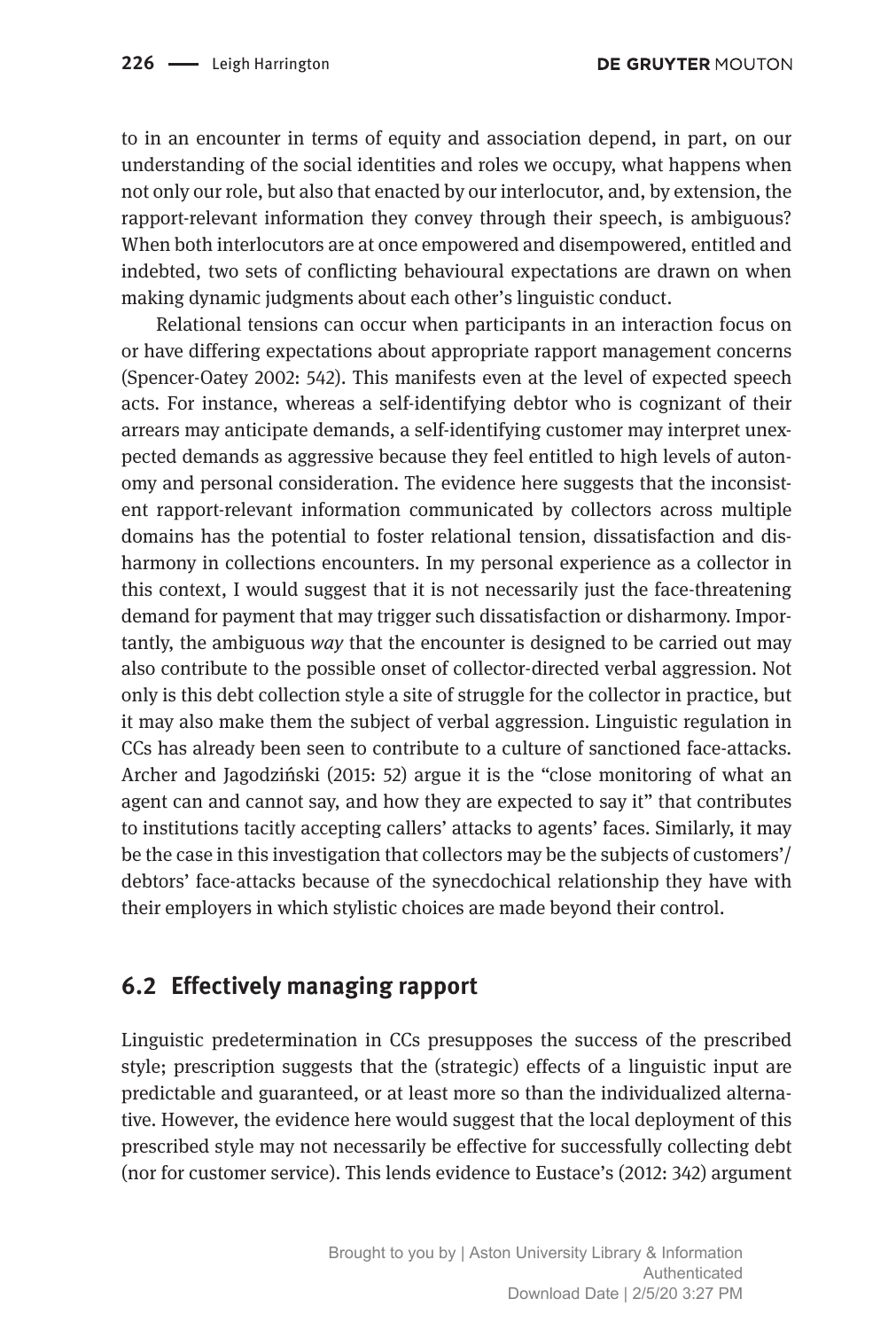that there may be error in "employers' perceptions" of linguistic standardization having obvious benefits to both companies that prescribe it and the employees that must implement it. As Jagodziński (2013: 174) comments, such codification practices do not always "serve the goals set before them". This is particularly the case if relational tension may be an unwanted corollary of using such a style. Any resulting face-attacks by customers/debtors are not only challenging to handle practically but also demand agents to regulate their emotions. Repeated and prolonged emotional regulation in this workplace is strongly associated with high levels of stress (Grandey et al. 2004; Wegge et al. 2007). As a sector with an already high staff attrition rate because of, for instance, the limited scope for promotion, the addition of stress-related absences is highly undesirable to CCs. Perhaps this ineffectiveness could be addressed in two ways. On the one hand, a "helping you to pay us" philosophy may need to be disbanded, and debt collection and customer service should be treated as discrete tasks. The attempt to communicate antagonistic rapport-relevant information stemmed from the conflation of these prototypically face-threatening and face-enhancing activities. The separation of the two would, for instance, also eradicate the need for linguistic techniques that falsely facilitate the building of rapport. However, the need to perform two tasks with one style may be a consequence of the constant tension between time and efficiency in CCs. Equally, this conflation may be unavoidable for an internal debt collection department, given that collectors will always invariably have some responsibility to the identity faces of their debtors as customers, i. e., to retain custom, there is always some rapport to be maintained.

An alternative and perhaps more tenable solution relates to linguistic agency itself. Simply put, corporate linguistic stylers may need to loosen the synecdochical hold that they have over their employees, thereby, affording agents greater linguistic autonomy. The problem I have identified appears to be symptomatic of a wider problem that (im)politeness researchers have observed in CCs. Jagodziński (2013: 174), for instance, criticizes codification in CCs, concluding that there is an inherent paradox between the institutional expectations made of CC agents and the "very limited, facework means at their professional disposal" to meet those expectations. Likewise, when analyzing complaints calls, Orthaber and Márquez Reiter (2011: 3875) conclude that when the hands of the CC employee are "tied" by institutional restrictions on linguistic behaviour, predictably, no satisfactory resolution is achieved. As an extension of this, I would suggest that in debt collection encounters, especially those that cannot be completely detached from customer service obligations, linguistic idealization may be almost entirely redundant. Given that these interactions require the particularly complex management of rapport, collectors need the flexibility and volition, the choice between a "this way" and "that way", that will enable them to reflexively cope with the many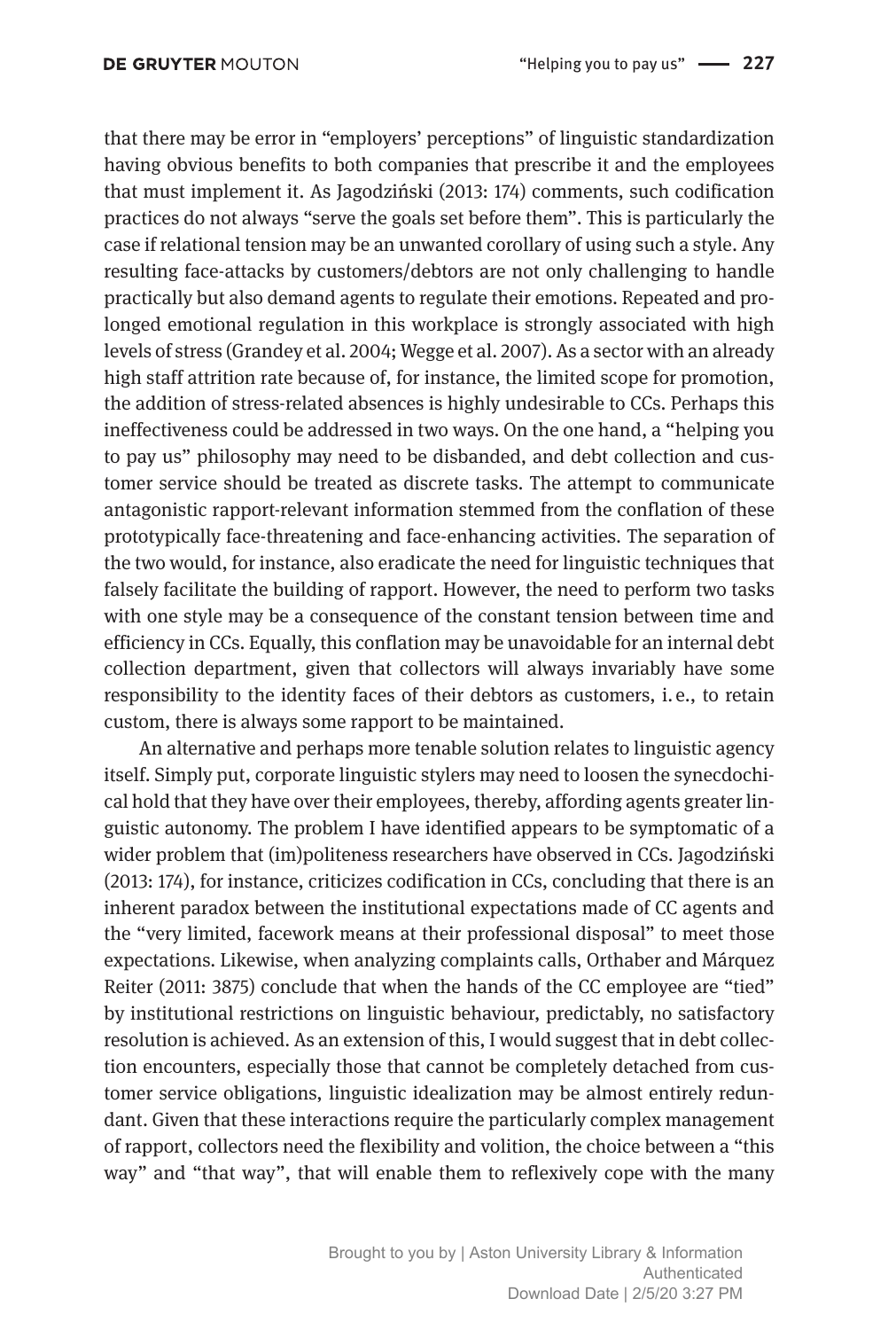facework demands, unpredictability, and potential volatility of collecting debt (Bell 2009). Hence these interactions must be conceptualized by academics *and*  practitioners alike as continuously negotiated, co-constructed and highly particularized encounters. The sort of reflexivity I am proposing is central to Spencer-Oatey's (2005: 116) suggestion that for effective rapport management people must dynamically assess and reassess "their own conditions and reactions" whilst considering whether their interlocutor's face conditions, wants and "interactional expectancies are being fulfilled".

## **7 Conclusion**

This paper has used prescriptive textual materials as an important dataset to examine the rapport management work that call centre agents are trained and instructed to perform in a previously unexplored call centre activity: debt collection. The analytical approach used illustrates how the synthesis of rapport management theory with sociolinguistic conceptions of style may be productively used in pragmatic investigations of prescriptive linguistic styling in call centres. The principles of equity and association in particular were crucial for identifying the inherent contradictions in the rapport-relevant information that the style was intended to convey. These then enabled an understanding of how the style may be problematic for both its users and intended recipients, especially in how it may contribute to a culture of sanctioned face-attacks in call centres. The study of debt collection as a call centre activity in which face-threatening behaviour is potentially bi-directional between public servants and private citizens offers (im) politeness research an avenue through which to diversify the current conception of call centre encounters.

Given the proposed complications that the use of this style may have in practice, future research that is able to access authentic debt collection encounters (see Harrington, forthcoming) might explore the extent to which collectors actually adhere to the prescribed style in practice (cf. Hultgren 2011), and whether the relational tensions I have anticipated do manifest in the form of collector-directed face-attacks. In my experience of working in this context, I anticipate the latter would be the case. I would also be interested to investigate how debt collectors who have no obligation to the identity face of a customer perform collection tasks. Given they may be more explicitly face-threatening, these styles may, for instance, more closely resemble Custers' (2017) conception of debt collection communication as unpleasant, threatening and even violent.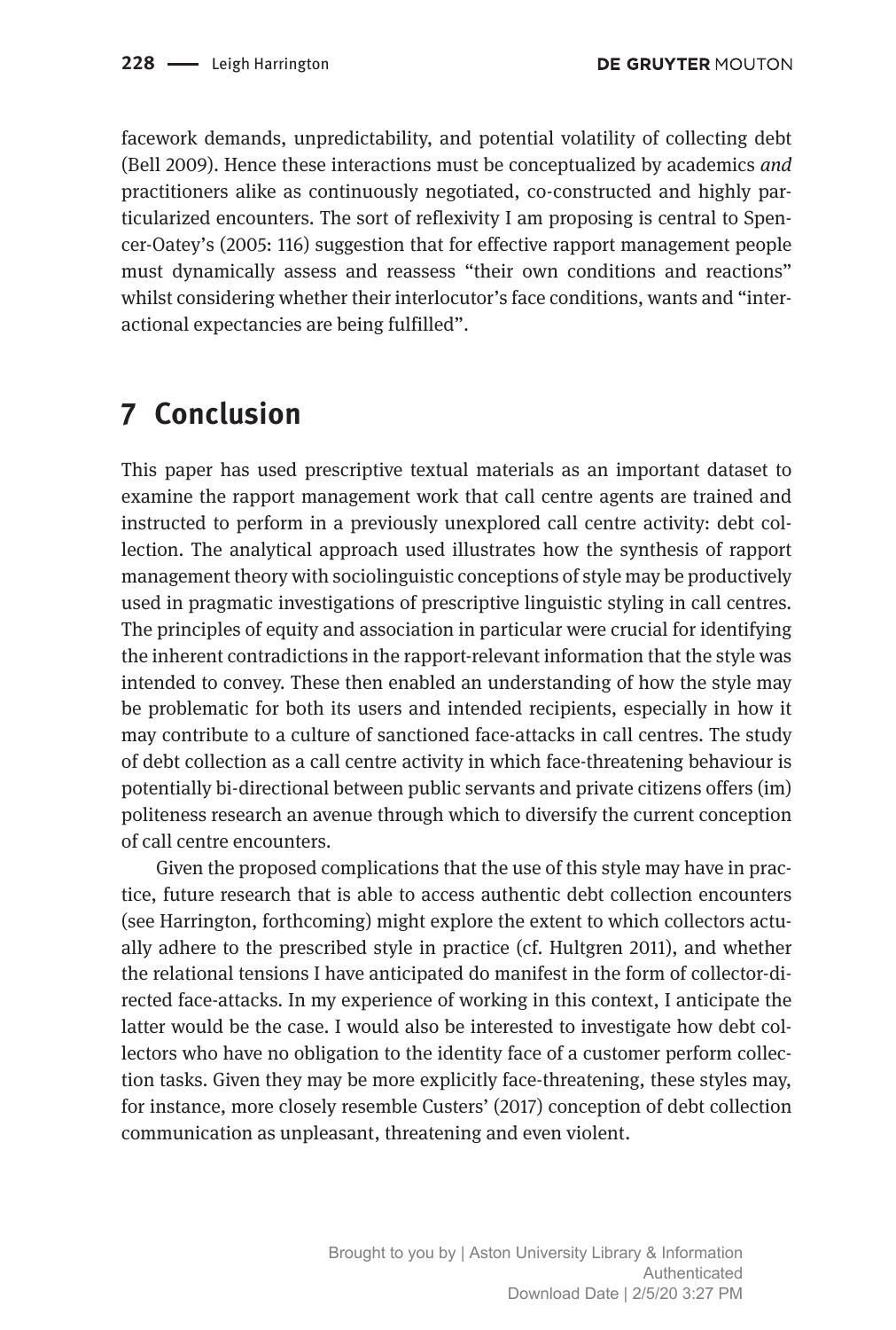**Acknowledgements:** I would like to thank Electrik for their cooperation with this research, the reviewers of a previous version of this paper for their incredibly valuable feedback, and the Department of English at Loughborough University where the masters dissertation on which this paper is based was completed in 2014. This work was supported by the Economic and Social Research Council [grant number ES/J500100/1].

## **References**

- Archer, Dawn & Jagodziński, Piotr. 2015. Call centre interaction: A case of sanctioned face attack? *Journal of Pragmatics* 76. 46–66.
- Austin, John Langshaw. 1962. *How to do things with words*. Cambridge: Harvard University Press.
- Bell, Allan. 2009. Language style as audience design. In Nikolas Coupland & Adam Jaworski (eds.), *The New Sociolinguistics Reader*, 265–275. London: Palgrave Macmillan.
- Bousfield, Derek. 2007. Beginnings, middles and ends: A biopsy of the dynamics of impolite exchanges. *Journal of Pragmatics* 39. 2185–2216.
- Bousfield, Derek. 2010. Issues in impoliteness research. In Miriam Locher & Sage Graham (eds.), *Interpersonal Pragmatics*, 101–134. Berlin: Mouton de Gruyter.
- Brown, Penelope & Levinson Stephen. C. 1987. *Politeness: Some universals in language usage*. Cambridge: Cambridge University Press.
- Callahan, Laura. 2006. English or Spanish?! Language accommodation in New York City service encounters. *Intercultural Pragmatics* 3. 29–53.
- Cameron, Deborah. 2000a. Styling the worker: Gender and the commodification of Language in the Globalized Service Economy. *Journal of Sociolinguistics* 4. 323–347.
- Cameron, Deborah. 2000b. *Good to talk? Living and working in a communication culture*. London: Sage Publications.
- Cameron, Deborah. 2008. Talk from the top down. *Language and Communication* 28. 143–155.
- Culpeper, Jonathan, Derek Bousfield & Anne Wichmann. 2003. Impoliteness revisited: With special reference to dynamics and prosodic aspects. *Journal of Pragmatics* 35. 1545–1579.
- Culpeper, Jonathan, Robert Crawshaw & Julia Harrison. 2008. Activity types and discourse types: Mediating advice in interactions between foreign language assistants and their supervisors in schools in France and England. *Multilingua* 27. 297–324.
- Culpeper, Jonathan. 2011. *Impoliteness: Using language to cause offence*. Cambridge: Cambridge University Press.
- Custers, Anna. 2017. Falling behind: Debtors' emotional relationships to creditors. In Annabelle Mooney & Evi Sifaki (eds.), *The Language of money and debt*, 163–185. London: Palgrave Macmillan.
- Deville, Joe. 2015. *Lived economies of default: Consumer credit, debt collection and the capture of affect*. London: Routledge.
- Eckert, Penelope. 1996. Vowels and nail polish: The emergence of linguistic style in the preadolescent heterosexual marketplace. *The Fourth Berkeley Women and Language Conference in Berkeley,* California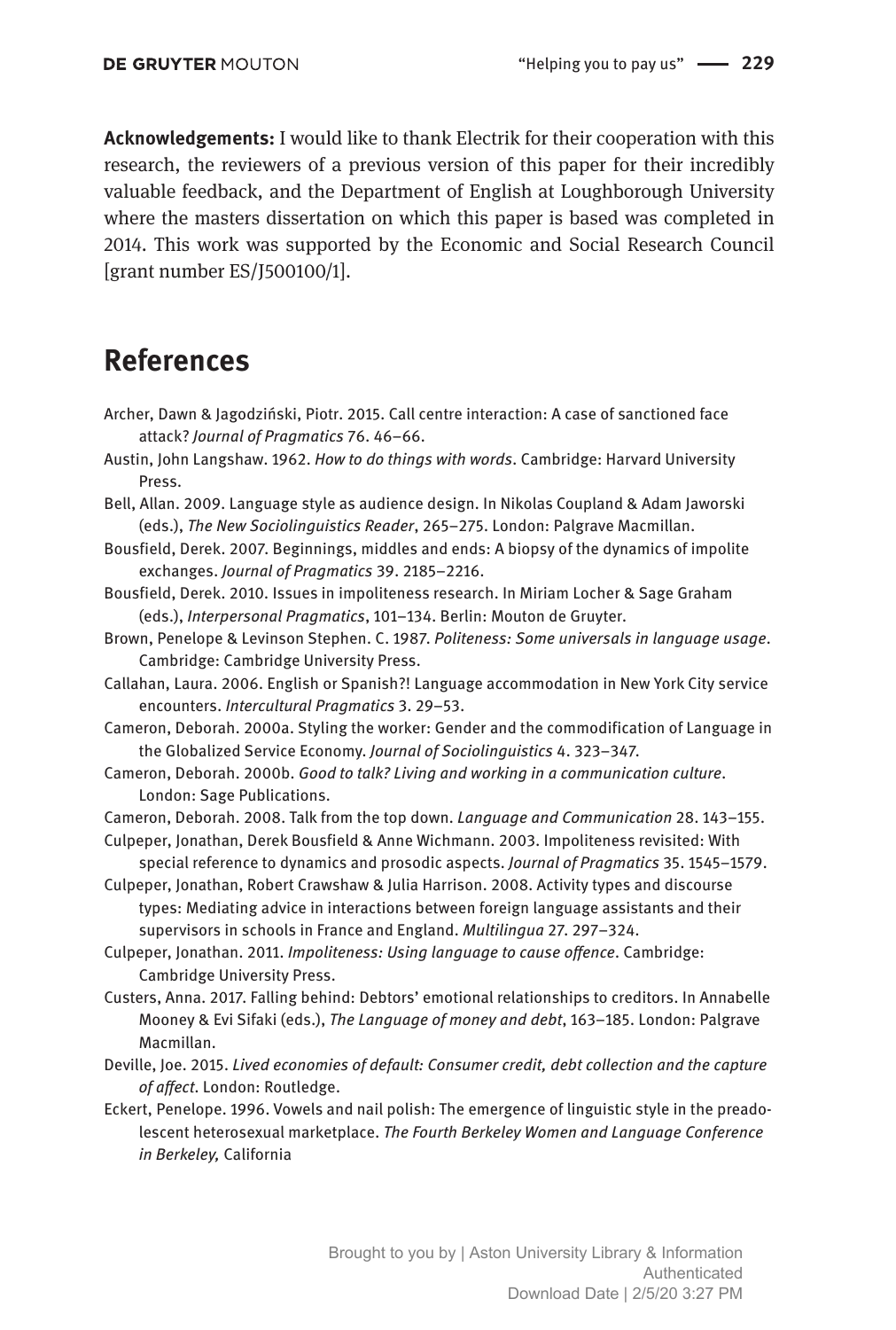- Eckert, Penelope & Sally McConnell-Ginet. 1999. New generalizations and explanations in language and gender research. *Language in Society* 28. 185–201.
- Eustace, Elizabeth. 2012. Speaking allowed? Workplace regulation of regional dialect. *Work, Employment and Society* 26. 331–348.
- Giles, Howard. 2009. The process of communication accommodation. In Nikolas Coupland & Adam Jaworski (eds.), *The new sociolinguistics reader*, 276–286. London: Palgrave Macmillan.
- Grandey, Alicia, David Dickter & Hock-Peng Sin. 2004. The customer is not always right: Customer aggression and emotion regulation of service employees. *Journal of Organisational Behaviour* 25. 397–418.
- Harrington, Leigh. Forthcoming. *Polite and impolite linguistic strategies in credit control encounters.* University of Nottingham PhD thesis.
- Heller, Monica. 2003. Globalization, the new economy, and the commodification of language and identity. *Journal of Sociolinguistics* 7. 473–492.
- Holmes, Janet. 2000. Doing collegiality and keeping control at work: Small talk in government departments. In Justine Coupland (ed.), *Small Talk*, 32–62. Harlow: Pearson.
- Hood, Susan & Gail Forey. 2008. The interpersonal dynamics of call-centre interactions: Co-constructing the rise and fall of emotion. *Discourse and Communication* 2. 389–409.
- Hultgren, Anna Kristina. 2011. Building rapport with customers across the world: The global diffusion of a call centre speech style. *Journal of Sociolinguistics* 15. 36–64.
- Hultgren, Anna Kristina & Deborah Cameron. 2010. Communication skills in contemporary service workplaces: Some problems. In Gail Forey & Jane Lockwood (eds.), *Globalization, communication and the workplace: Talking across the world*, 41–56. London: Continuum.
- Jagodziński, Piotr. 2013. *Impoliteness strategies in a British airline call centre: A pragmatic analysis of customer service interactions*. Manchester: Adam Mickiewicz University PhD thesis.
- Jagodziński, Piotr & Archer, Dawn. 2017. Silence in conflictive call centre service encounters: conversational resource or 'dead air'?. Paper presented at 10<sup>th</sup> International Symposium on Politeness, York St John University, 12<sup>th</sup>–14<sup>th</sup> July.
- Jaworski, Adam. 1993. The power of silence: Social and pragmatic perspectives. London: Sage. Koester, Almut. 2006. *Investigating workplace discourse.* London: Routledge.
- Kurzon, Dennis. 2007. Towards a typology of silence. *Journal of Pragmatics* 39. 1673–1688.
- Leidner, Robin. 1993. *Fast Food, Fast Talk: Service Work and the Routinization of Everyday Life*. Berkeley: University of California Press.
- Levinson, Stephen. C. 1992. Activity types and language. In Paul Drew & John Heritage (eds.), *Talk at work: Interaction in institutional settings*, 66–100. Cambridge: Cambridge University Press.
- Limberg, Holger. 2009. Impoliteness and threat responses. *Journal of Pragmatics* 35. 1376–1394.
- Locher, Miriam & Richard Watts. 2005. Politeness theory and relational work. *Journal of Politeness Research* 1. 9–33.
- Márquez-Reiter, Rosina & Patricia Bou-Franch. 2017. (Im)politeness in service encounters. In Jonathan Culpeper, Michael Haugh & Dániel Kádár (eds.), *The Palgrave handbook of linguistic (Im)politeness*, 661–688. London: Palgrave.
- Mehrabian, Albert. 1968. Communication without words. *Psychology Today* 2(9). 52–55.
- Merritt, Marilyn. 1976. On questions following questions in service encounters. *Language in Society* 5. 315–357.